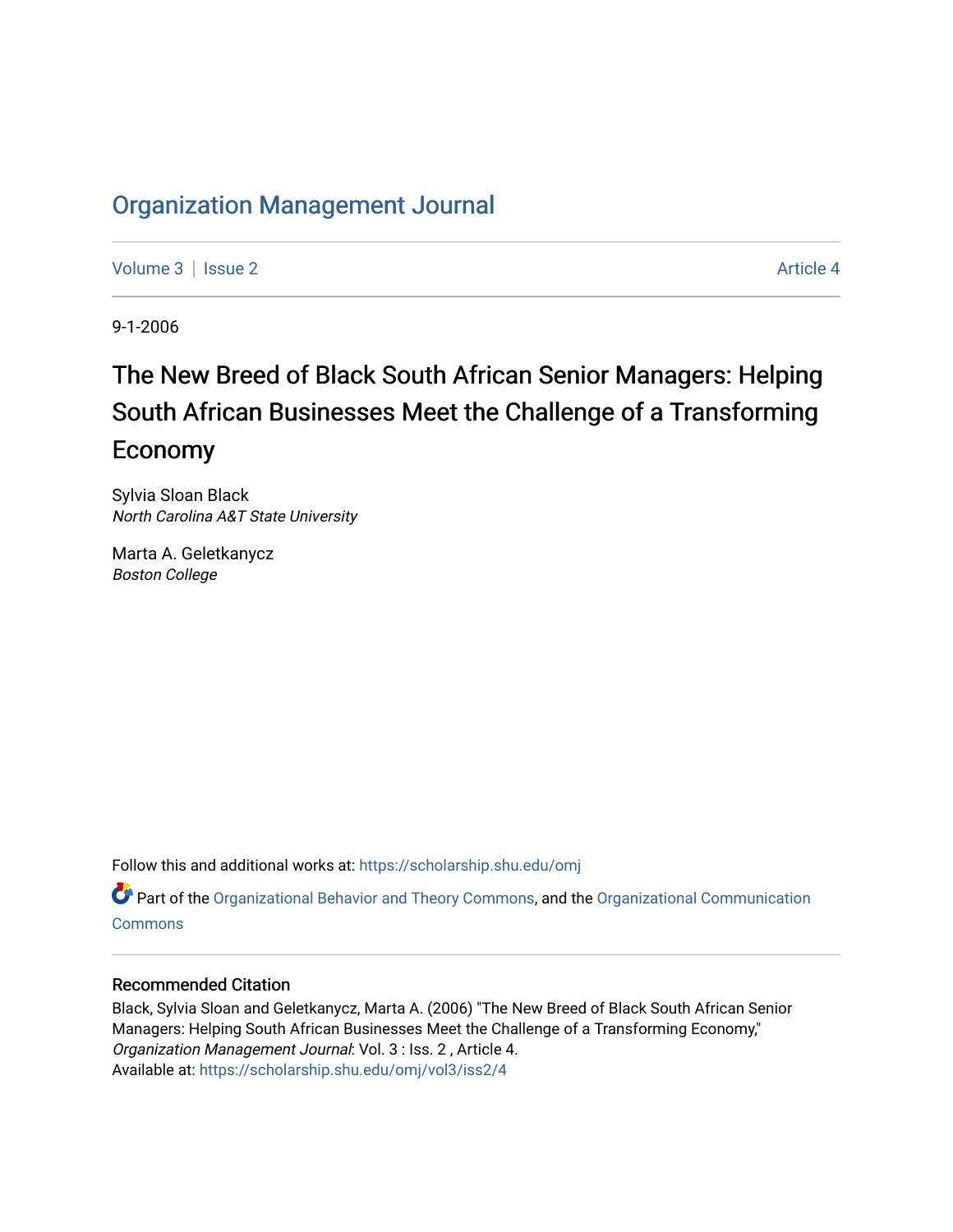# The New Breed of Black South African Senior Managers: Helping South African Businesses Meet the Challenge of a Transforming Economy

#### SYLVIA [SLOAN BLACK](mailto:sylvia.black@ncat.edu) North Carolina A&T State University

#### MARTA A. [GELETKANYCZ](mailto:geletkan@bc.edu) Boston College

Blacks, while still not an integral part of the management structure in the South African economy, are making gains. As management composition changes, cultural issues will become more salient. Early senior black managers were well versed in the Anglo/American cultures due to foreign education and work experience. Future gains will likely come from internal promotion. This new breed of black managers will be more immersed in their native culture. We posit that, although conflicts between Anglo/American business customs and customs based on the African ubuntu tradition may occur, South African firms will become stronger through increased diversity in senior management ranks and the blending of both Eurocentric and Afrocentric values and customs.

**Keywords:** *Ubuntu, South Africa, Managers, Black economic empowerment, Culture*

On January 7, 2004, President Thabo Mbeki signed the Broad-Based Black Economic Empowerment Act of 2003 (BBEEA). Included in the objectives of the act is the intent to facilitate broad-based black economic empowerment by "(a) promoting economic transformation in order to enable meaningful participation of black people in the economy and (b) achieving a substantial change in the racial composition of ownership and management structures ..." (Broad-Based Black Economic Empowerment Act, 2003, p. 4). Rather than setting quantitative targets, the government is using a balanced scorecard approach to measure progress in achieving its Black Economic Empowerment (BEE) objectives. The scoring system that will be used to determine firms' eligibility for government contracts is based, in part, on firms' efforts to foster direct economic empowerment (e.g., the level of ownership of an enterprise) and to promote BEE through human resources development and employment equity. The multiple measurement methods represent an escalation from the previously espoused governmental stance of assuming that direct economic empowerment would be the impetus for a significant increase in the participation in top management of black people. It should be noted that the term "black people" as defined in the Broad-Based Black Economic Empowerment Act, 2003, is the inclusive and traditional South African usage of the term that encompasses Africans, Coloureds, and Indians (p. 4) but, for reasons discussed later, this paper will adopt the more restrictive use of the term "black people" to mean the black African population of South Africa.

Since the assumption of power by the African National Congress led initially by President Nelson Mandela and currently by President Mbeki, a challenge for the country of South Africa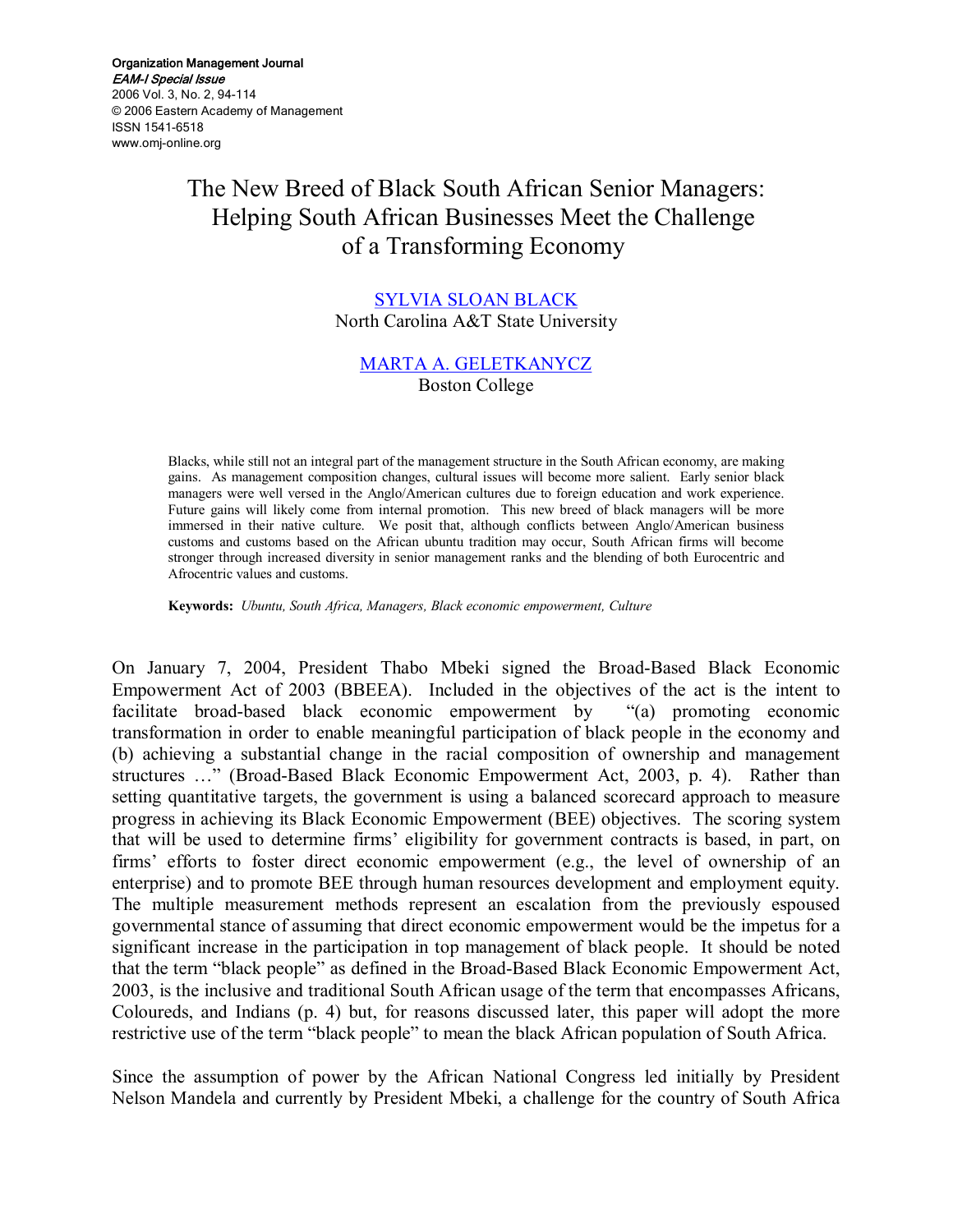has been how to transfer economic power from a white minority to the black majority without destroying the overall economy of the country (Hamilton, 2003). Expectations were high, especially those of the black population of South Africa. After years of oppression, they saw the promise of equal opportunity and equal participation in the economic fiber of their beloved country. But as quickly as two years later it had become evident "that the war for economic parity in South Africa could be as long and hard as the half-century struggle against apartheid" (Contreras & Cose, 1996). While several token appointments of blacks to corporate positions were quickly announced in 2004, almost a decade after the assumption of power of the ANC, it was clear that, despite governmental urging, Contreras and Cose were indeed correct and that the realization of the dream of economic equality was still far in the future. With this recognition came the increased governmental initiatives to encourage firms to seek greater diversity in their top management teams and their boardrooms in the form of the January 2004 enactment of the Broad-Based Black Economic Empowerment Act, 2003. The intent of the BBEEA is to pressure South African corporations to go beyond hiring black managers (including Coloureds and Asians) as targets of opportunity but to begin systematically to prepare more blacks for seniorlevel management positions and to do so with due haste.

There are similarities in the application of the BBEEA and affirmative action initiatives in the United States. In each circumstance there was a "serious and persistent underrepresentation" (Regents of the University of California v. Bakke, 1978) of disadvantaged groups in corporate managerial ranks. In each nation the justification for affirmative action has been based on the principles of justice and equality (van Jaarsveld, 2000). The affirmative action process in the United States has been arduous with equity gains made slowly. There are two significant differences, however, some of which may portend well for black empowerment in South Africa. First, only blacks are covered under the provisions of the BBEEA (coupled with the Employment Equity Act) in South Africa. Legislated affirmative action programs in the United States cover more than racial/ethnic minorities. They are broadly intended to enact employment equity for many disadvantaged groups including women (including white women) and the physically disabled. The BBEEA applies to "all black people including women, workers, youth, people with disabilities, and people living in rural areas ..." (Parliament of the Republic of South Africa, 2003, p. 4). The experience in the United States has been that affirmative action in hiring actually produced a larger effect on hiring for white women than for both male and female blacks (Holzer & Neumark, 2000). Secondly, in South Africa, the majority population was brutally oppressed by the minority group for decades. While economic power remains in the hands of the white population group, political power currently (and in the foreseeable future) rests in the hands of the blacks in South Africa. Thus blacks are in a position to exert continuous pressure for reform. In the United States, disadvantaged groups had such a small legislative and judicial presence that their ability to influence the affirmative action process had to be garnered through grassroots campaigns. Secondly, the South African people have chosen to adopt a forward looking rationale for societal change. The Truth and Reconciliation Council was a good example of admitting past wrongs and moving forward. Rather than viewing affirmative action as compensation for prior wrongs, if the South African government and people can embrace affirmative action as a necessary tool for societal change, looking forward rather than backward, there is hope that equity will be achieved more quickly than in the U.S. experience (Dupper, 2005).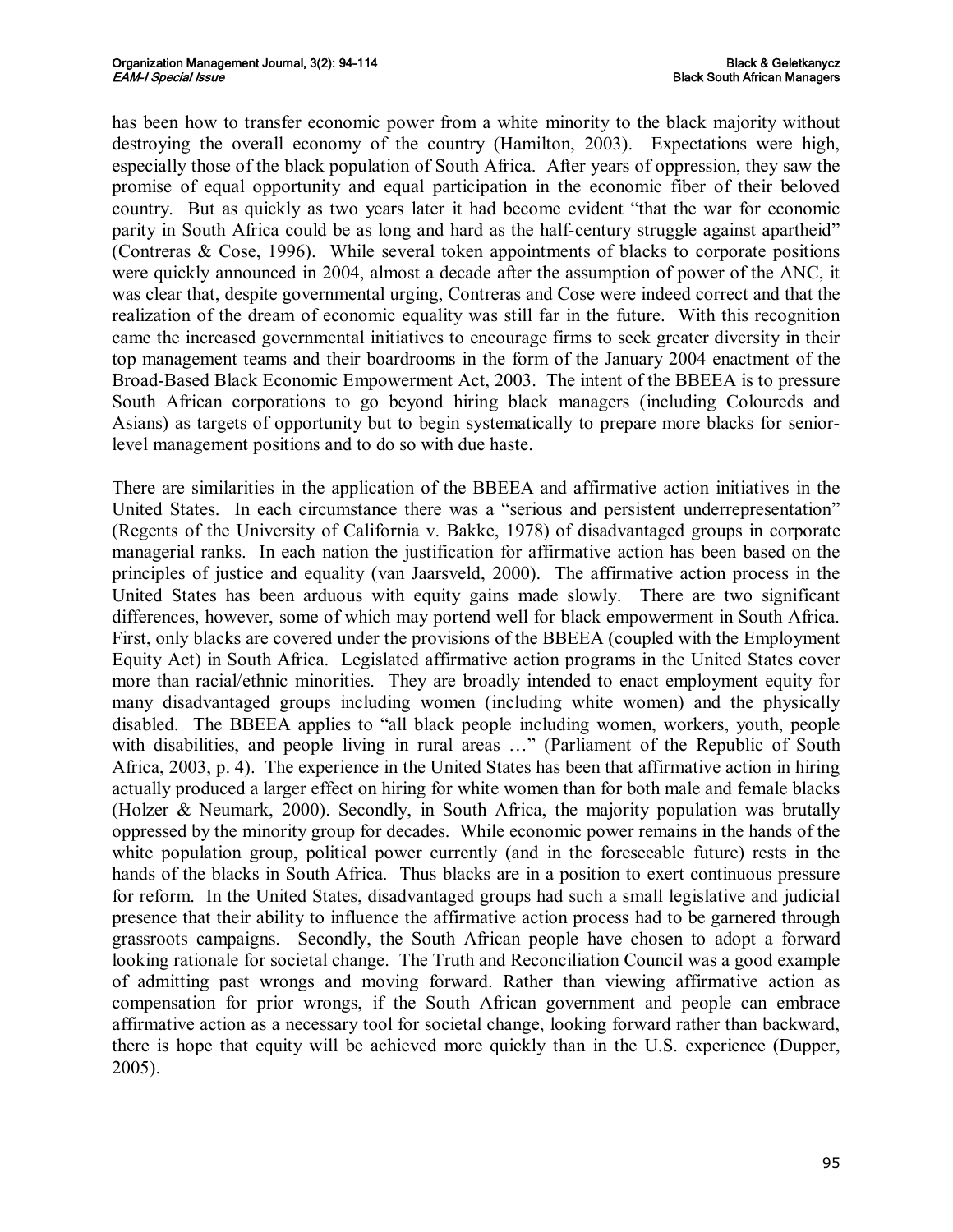This paper will examine the current status of black African participation in the management structure of South African (SA) corporations, the recent progress that has been made in increasing black participation, and some of the implications of that increased black managerial empowerment. We begin by discussing the status of Black Economic Empowerment since the first fully democratic elections. We discuss the demographic trends in the composition of the senior managerial ranks in SA firms, paying special attention to compositional changes over time. We further suggest that as management composition continues to change, cultural issues such as Eurocentric versus Afrocentric values will become more salient. The early gains in black management were concentrated among individuals who were foreign educated and/or already well versed in the Anglo/American cultures. Future gains will certainly come, in part, from advancement through the ranks and from persons trained in SA universities. Drawing on the previous literature on the interaction of Western and non-Western management practices, we predict that organizations will face unprecedented opportunities made possible by the new breed of black executives.

### **Why Focus On Black African Managers?**

South Africa has been described as a "rainbow nation," (Luthans, Van Wyk, & Walumbwa, 2004) with a 2001 population of 44.8 million inhabitants comprised of four primary population groups: 79 percent black Africans, 9.6 percent Whites, 8.9 percent Coloureds and 2.5 percent Indians/Asians (Statistics South Africa, n.d.). Data extracted from a study of a 5 percent sample from the 1991 South African census showed that, of the black African male population ages 20 64 who had an occupation and an income greater than zero, only 39 percent were skilled English speakers (Treiman, McKeever, & Fodor, 1996). Data from the 2001 census indicated that a little over 22 percent of all black Africans aged 20 years and above had no schooling as compared to 8 percent for Coloureds, 5.3 percent for Indians/Asians and only 1.3 percent for whites. Approximately equal percentages of black Africans and Coloureds have completed Standard 10/Grade 12 or higher while 50 percent of Indians/Asians and 70 percent of whites have done so. While only 44 percent of economically active black Africans are employed full-time, by virtue of their large percentage of the total population, black Africans represent the largest number of fulltime employed citizens (5.5 million)—over 3.3 times as large as Whites (Statistics South Africa, n.d.). Thus the labor force that is actively managed by senior managers is predominantly black African.

Additionally, recent research has demonstrated that cultural values vary significantly across the four population groups (Sithole, 2001; Thomas & Bendixen, 2000; Thomas & Turpin, 2002), that cultural heritages and expectations differ (Sithole, 2001), but that perceptions of management effectiveness are not racially dependent in the South African context. (Thomas & Bendixen, 2000). For example, Sithole concluded that, although Asians are the smallest population group in the country, they fall second only to Whites in educational accomplishments. "They have the highest percentage of professionally trained people—doctors, lawyers, judges, professors, etc, they dominate the highest positions in the public sector and they have three ministers in the present government despite their [lack of] numerical strength." (p. 68). Thus Asians have a heritage of accomplishment in the professional and political arenas that can be leveraged to the corporate context. Similarly, Coloureds have been active managers in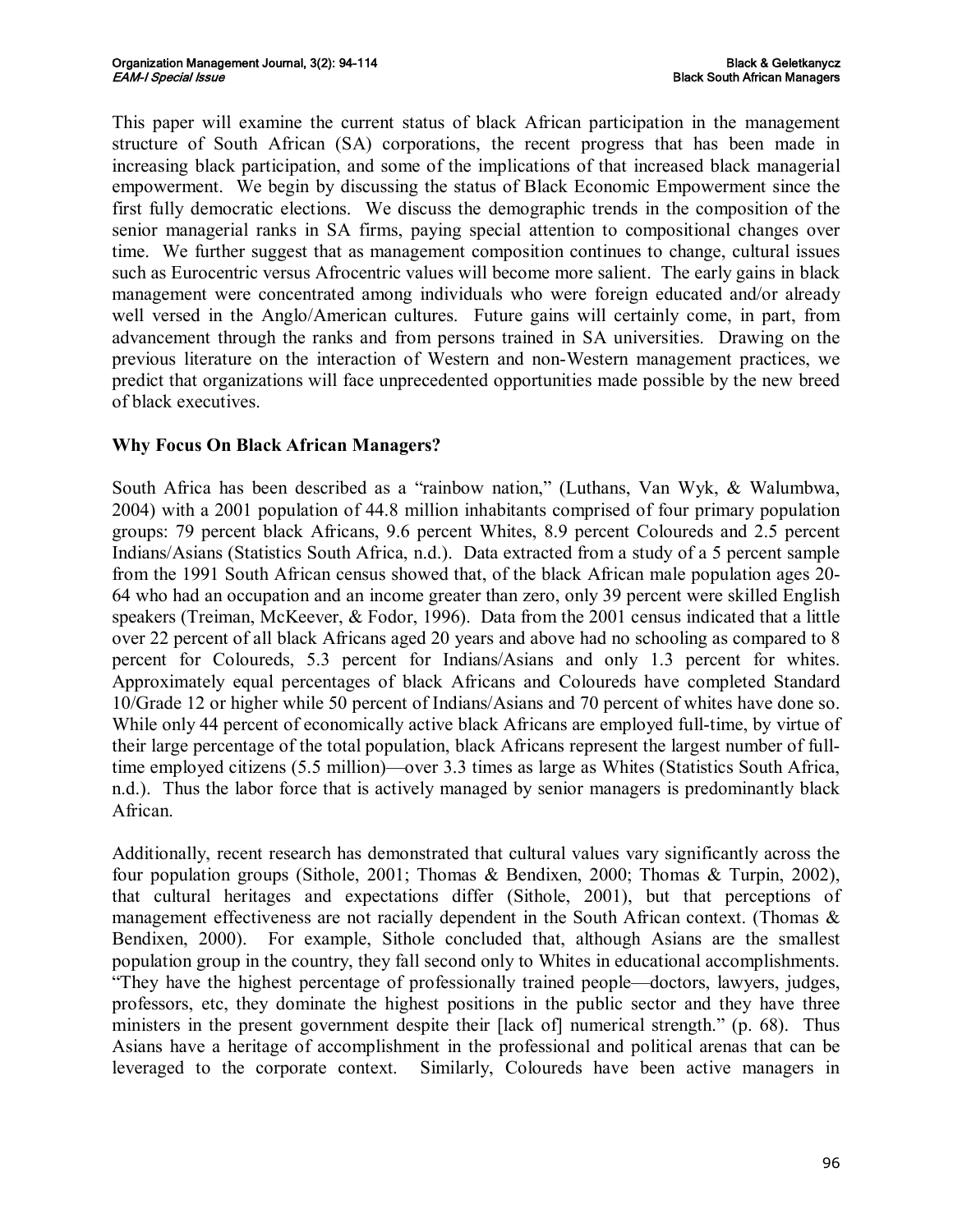governmental agencies, particularly in the Cape Malay region. They also have a heritage of managerial accomplishment upon which they can draw.

Discussing the implications of his findings that black Africans, whites, Coloureds, and Asians differed significantly on all five of Hostede's cultural dimensions, Sithole (2001) concluded that "the diverse South African subcultures and their differences on the cultural dimensions … present a challenge to managers in their interaction with their staff." (p. 69), differing with the conclusions of Thomas and Bendixen (2000). We concur with Sithole and have thus chosen to focus our attention on the corporate expectations for black South African senior managers as their numbers increase in top echelons of corporate South Africa.

## **Apartheid and Its Legacy**

The structured exclusion of black people from economic power, begun in the late 1800s with the first dispossession of land, continued throughout the  $20<sup>th</sup>$  century supported by legislation such as the Mines and Works Act of 1911, the Land Act of 1913, and various apartheid laws enacted after 1948. The systematic disempowerment resulted in a landless black majority, restricted access for blacks to skills development, and prohibitions on entrepreneurial activity for blacks. A job reservation policy restricting the employment opportunities for blacks, combined with a vastly inferior education system for black learners, had devastating effects on the skill levels of employable black adults. Only a small minority of the black population gained access to higher education. In 1995, 75 percent of black South African citizens had no more than a primary education (Mandela, 1995). Technical and scientific training was virtually nonexistent for the ordinary black citizen. Chronic inadequacies in the teaching of mathematics and sciences in black schools made technological and professional careers unattainable for most black Africans. For example, in 1989 only 700 of the 193,000 Black students who wrote their final high school exams passed with higher grade mathematics (Templar, Beaty, & Hofmeyr, 1992). While all subgroups of the traditional South African conception of "black people" were subjected to discrimination under apartheid, it was the black African population that was most severely affected in education and meaningful employment. Thus there existed a shortage of trained blacks in South Africa (Gerber, Nel, & Van Dyke, 1995).

Templar et al. (1992) examined purported reasons for the lack of black managers in South Africa. Other than the lack of education and racial discrimination, some argued that blacks lacked an entrepreneurial attitude, ethic, or ambition (Fernandez, 1975). This argument, however, has been criticized for its circularity; it would be difficult for those without education to achieve success that would be recognized by the white scholars who were discussing the issue (Templar, Beaty, & Hofmeyr, 1992). A fourth problem cited by Templar et al. (1992, p. 35) was company intransigence—firms hid behind job reservation legislation and the Physical Planning Act that dictated ratios of white to black employees as excuses for not hiring blacks. But it was becoming obvious that the divide between black employees and their white managers was widening as blacks began to dream of new possibilities precipitated by the release from prison of Nelson Mandela. For example, in a study of black employees and their white managers, Harari and Beaty (1989) found that white South African managers believed that worker productivity could be increased solely by making internal changes such as increasing pay and improving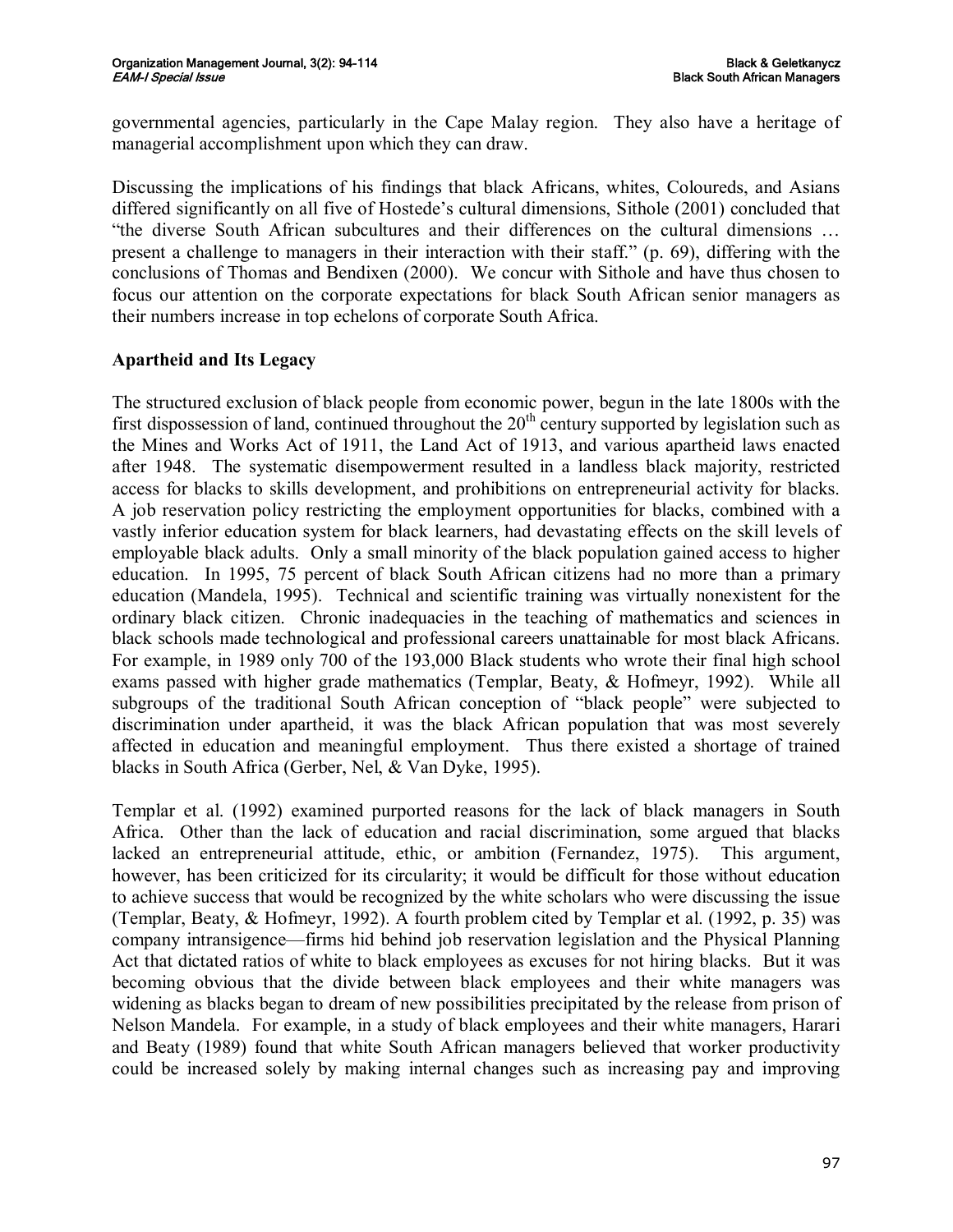working conditions while black employees reported a concern with their firms' commitment to both external and internal inequities.

#### **The End of Apartheid**

The election of Nelson Mandela as President of South Africa in 1994 precipitated an end to apartheid, and an unprecedented environmental shock to the SA economy. The African National Congress (ANC), having inherited an economy entrapped in a low-growth equilibrium marked by economic exclusion and underdevelopment, faced tremendous challenges after the demise of apartheid and the assumption of government authority. The ANC thus embarked on a strategy of "transformation" that emphasized black African expectations and downplayed any concerns by the white business community that the rapid economic changes could not be achieved. To enact this transformation, the ANC professed goals that embodied the redistribution of wealth (Bratton, 1998) and the creation of new jobs through a doubling of its economic growth rate to 6 percent by the year 2000 (Accenture, 1997). For example, explicit promises made by the ANC included the expansion of economic opportunities for the black citizens of South Africa through the creation of at least two-and-a half million "real" jobs within five years and the expansion of the schooling system, to give at least ten years schooling to all children, in classes of not more than 40 students (African National Congress, 1994).

#### **Economic Transformation and the History of BEE**

Because the black population of South Africa was legally prevented from full participation in the management of corporate South Africa for decades, Blacks occupied less than three percent of the management positions in 1990 (Gray & Karp, 1993). Despite the end of apartheid and the newly implemented policies of the African National Congress, clearly the SA economy in the mid '90s still reflected the patterns of the past. Patterns of equity ownership were similarly disproportionate for the black majority. In 1995 blacks still owned only one percent of the capitalization of the Johannesburg Stock Exchange (Cargill, 1999).

The demise of apartheid provided the opportunity for SA firms to begin rectifying the ills of the past. In what some have characterized as a quick bandage for a tremendously complex problem, the SA government fairly swiftly initiated programs to jumpstart economic equity in the country. Since ownership equity was easier to tackle than managerial equity, government initiatives began there. Thus the Black Economic Empowerment movement began, initially implemented as the sale of a portion of a firm's equity to black empowerment groups or other black investors, thereby increasing black ownership and presence in the South African economy.

The forces for change in the post-apartheid South Africa continued to be salient to managers in SA firms. The governmental and social pressures to rectify the ills of apartheid played a significant role in the BEE movement. Empowerment transactions served an important purpose by symbolically representing a political and economic democracy in South Africa, bringing the blacks into full participation in the economy; the transfer of black ownership was to mirror the transfer of political power to the African National Congress (Kamm, 1994). In fact, "since the African National Congress rose to power in 1994, black ownership has been the focal point of black empowerment. Both the public and private sectors have concentrated on transferring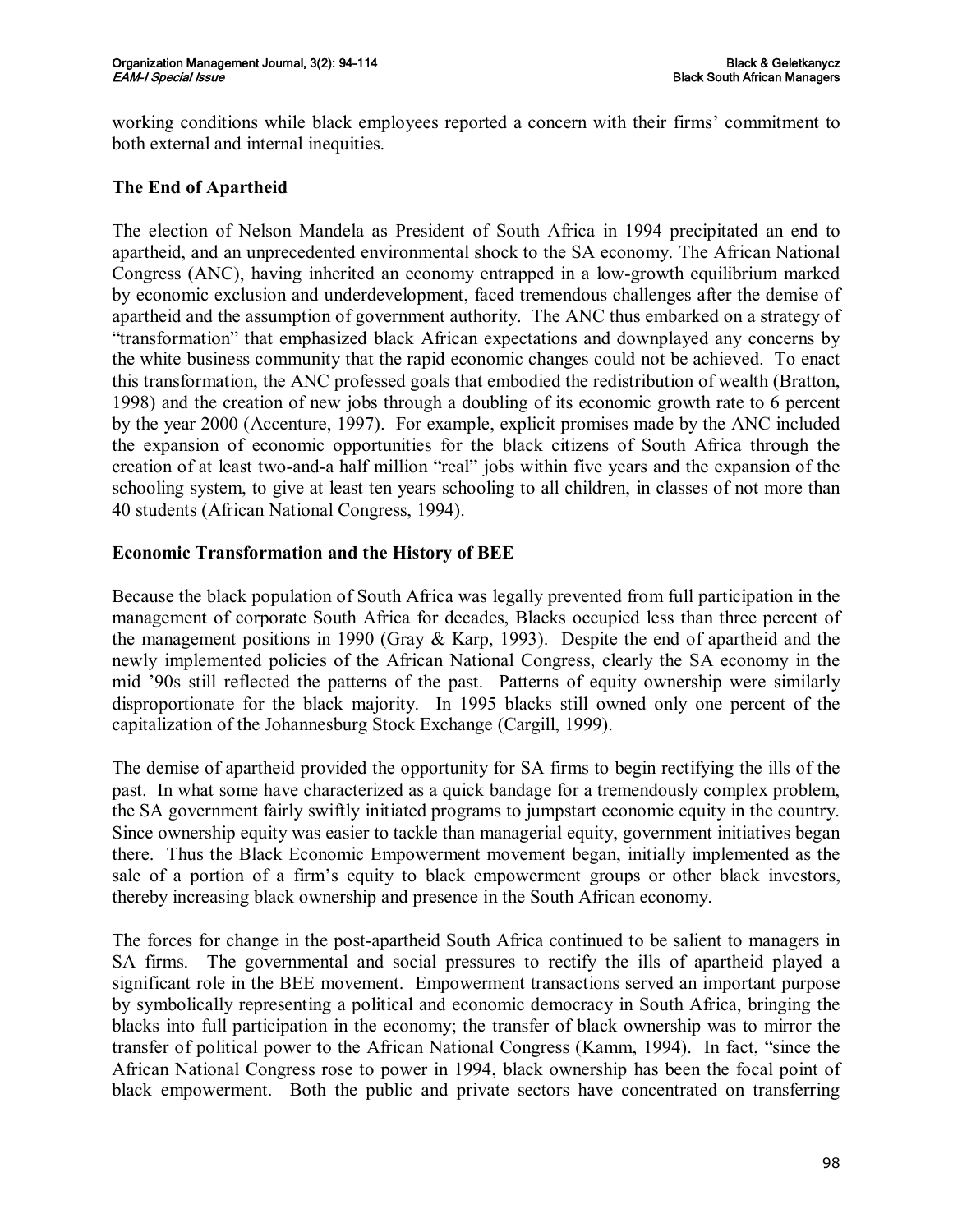equity to black empowerment groups" (Haddock, 1999, p. 39). Black ownership provided a "psychological boost" to participating firms (Kamm, 1994).

The government's position on increasing black ownership and management in the economy was very clear. Through a series of statements, Nelson Mandela and the African National Congress promised employment equity to the previously disadvantaged black majority. (Mandela used the more inclusive term "black" encompassing Africans, Coloureds and Indians.) Yet, most firms faced a gap between their current management and ownership structures and the structures desired by the government and society (Segal, 1997). At first the government stopped short of enacting legislation; it " bus[ied] itself behind the scenes on a number of other aspects of black economic empowerment." (Cargill, Brown, & Segal, 1996) These governmental policies reflected the social and political forces that influenced the SA firms. In response to disappointing equity empowerment results and mounting political pressure, the legislature passed the 2003 Broad-based Black Economic Empowerment Act (BBEEA) intended to ensure that true economic empowerment was given to the black majority. The BBEEA addressed issues of ownership, management, equality in the workplace, skills development, preferential procurement, and enterprise development. To comply with the act and receive preferential treatment for government contracts, organizations will use a scorecard to measure success in different areas (Clarke, 2005). The government definition of BEE as described in the scorecard is "an integrated and coherent socioeconomic process that directly contributes to the economic transformation of South Africa and brings about significant increases in the numbers of black people that manage, own, and control the country's economy, as well as significant decreases in income inequalities."(South African Federation of Civil Engineering Contractors, 2004, p. 1) Thus the BEE process, as outlined by the ANC, includes elements of human resource development, employment equity, enterprise development, preferential procurement, as well as investment, ownership, and control of enterprises and economic assets.

Despite the governmental goals of employment equity, progress in the managerial ranks has been slow. In most BEE transactions, while equity was sold at a significant discount—even resulting in some cases in significant black ownership—there was still little black managerial involvement. Although there are now many black-controlled companies in Johannesburg and Cape Town, the two largest cities in South Africa, too frequently they are merely holding companies with high-profile blacks at the corporate level but almost none at the managerial level (Miller, 1999). Among the country's established companies, blacks in the executive levels remain woefully sparse.

### **Current Status of Black Participation in Top Management and Senior Management Positions**

Many have expressed dissatisfaction with the implementation of black economic empowerment in SA businesses. "Even the president's brother, the businessman Moeletsi Mbeki, says the current brand of BEE is really a political rather than an economic strategy that is enriching an elite of black businessmen close to the government" (Hamilton, 2003). Statistics have supported his view. In the 10 years since BEE's creation, GDP per capita has dropped to the levels of 30 years ago and unemployment has doubled to eight million. The government has heard the cries of consternation and has responded to the criticism by widening its empowerment initiatives.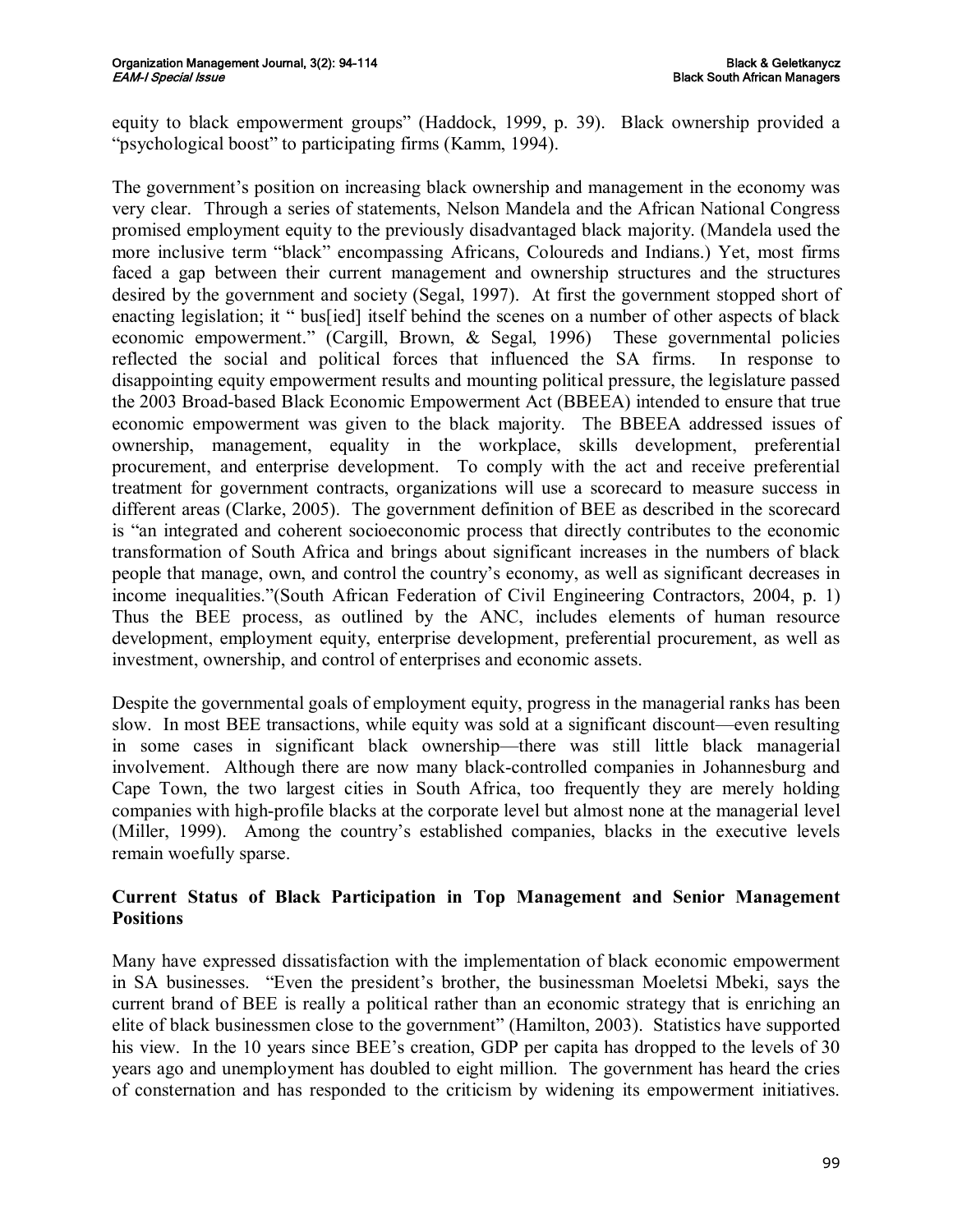Lionel October, the deputy director general of trade and industry, states that BEE now entails not merely transfer of ownership but also participation in management and development of skills (Hamilton, 2003). The Broad-Based Black Economic Empowerment Act of 2003 reflects this concern.

But what is the status of black managerial participation? The Commission on Employment Equity, established to monitor the regulations and guidelines of the Employment Equity Act of 1998, produced its third annual report covering the reporting period from October 2002 to September 2003. The foreword describes the purpose of the report and its particular usefulness for comparative purposes.

*The annual report gives a statistical review of employment equity trends drawn from the employment equity reports submitted by designated employers on the first working day of October 2002. Both large employers (i.e. those employing 150 or more employees) and small employers (i.e. those employing more than 50 but less than 150 employees) were required to report. In total, 6 990 employers reported, covering 2,605,729 employees.*

*The 2002 reporting was the second cycle in which both large and small designated employers were required to report enabling the Commission for the first time since the introduction of the reporting process to compare two comparable reporting cycles in order to determine whether there has been progress in the achievement of employment equity, particularly in the top and senior management levels of business. The section on comparative analysis of 2000 and 2002 in the report indicates that progress has been made in employment at top and senior management levels(South African Department of Labour, 2003).*

Although there have been gains, the number of Black people in top and senior management positions is still far from that hoped for by the SA government and the SA people. The Employment Equity report indicated that Blacks accounted for a mere 18.4 percent of all top management positions reported. The report uses the traditional South African convention for the term "Blacks" (as does the Broad-based Black Economic Employment Act) encompassing wide grouping of black Africans, Coloureds (mixed race persons), and Indians. Black Africans held only 10 percent of the top management positions (eight percent male and two percent female) (See Figure 1).

At the senior management level blacks constituted 22.2 percent of all positions (See Figure 2). Of those, 10.8 percent were held by Africans (8.2 percent male and 2.6 percent female). The 2002 top management figures represented an increase of 5.7 percent from the 2000 figure of 12.7 percent. Blacks in senior management positions increased from 18.5 percent in 2000 to 22.2 percent in 2002, a 3.7 percent increase.

While these are impressive gains, when one compares the percentage of blacks in top and senior management positions with the percentage of blacks in the economically active population, 86 percent, it is evident that there is still much work to be done if employment equity is to be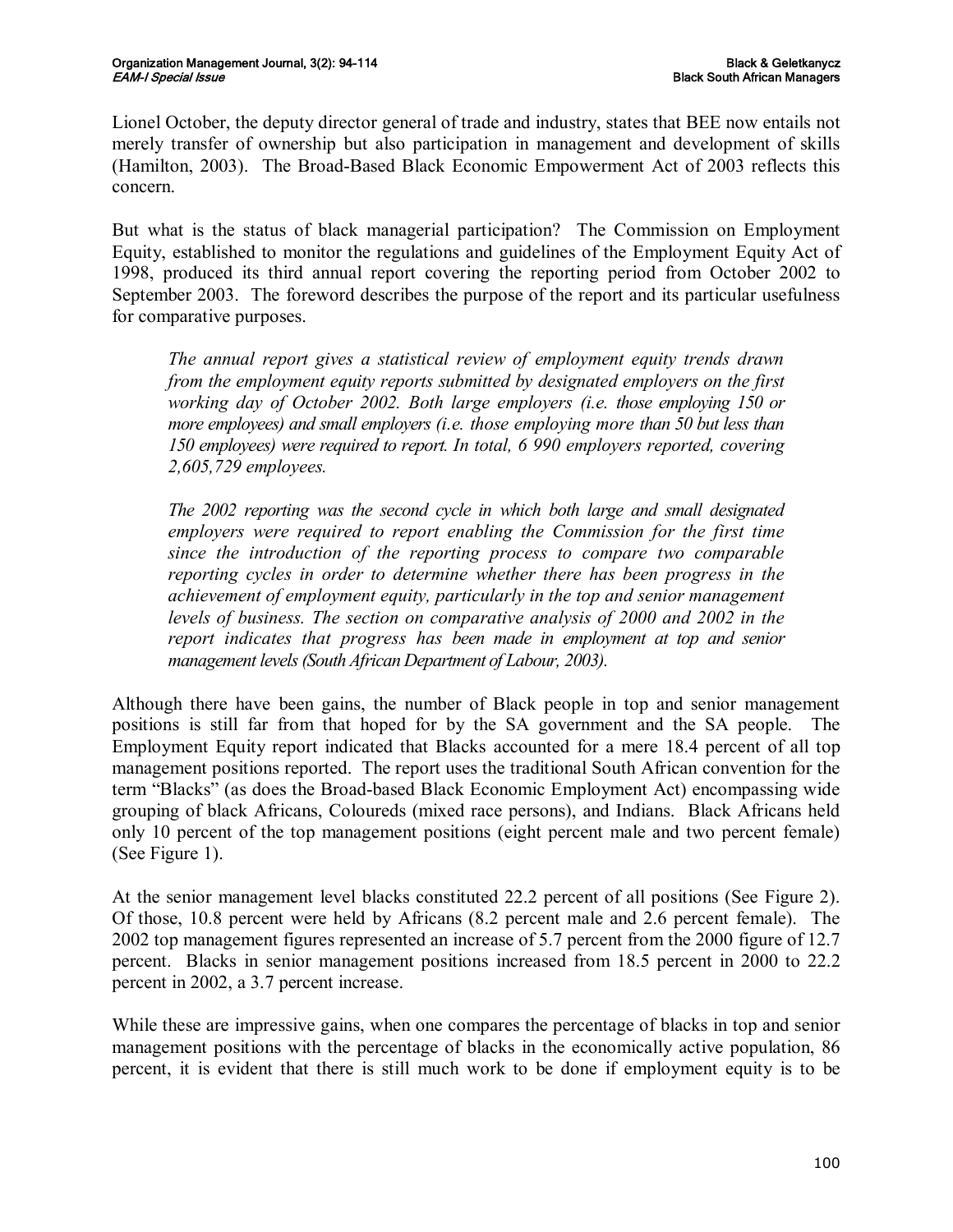reached. The South African government is determined to encourage greater employment equity through legislative influence.





(Data Source: Commission for Employment Equity Annual Report, 2002-2003, SA Dept. of Labour)

**Figure 2 Distribution of senior management employees by race and gender** 



(Data Source: Commission for Employment Equity Annual Report, 2002-2003, SA Dept. of Labour)

The Commission report also includes information on recruitment and promotion. Blacks accounted for 36 percent of all top management recruits in 2002 as well as 29 percent of all senior management recruits. According to the Employment Equity report, blacks also accounted for 56 percent of all promotions reported in top management positions and 29 percent of those in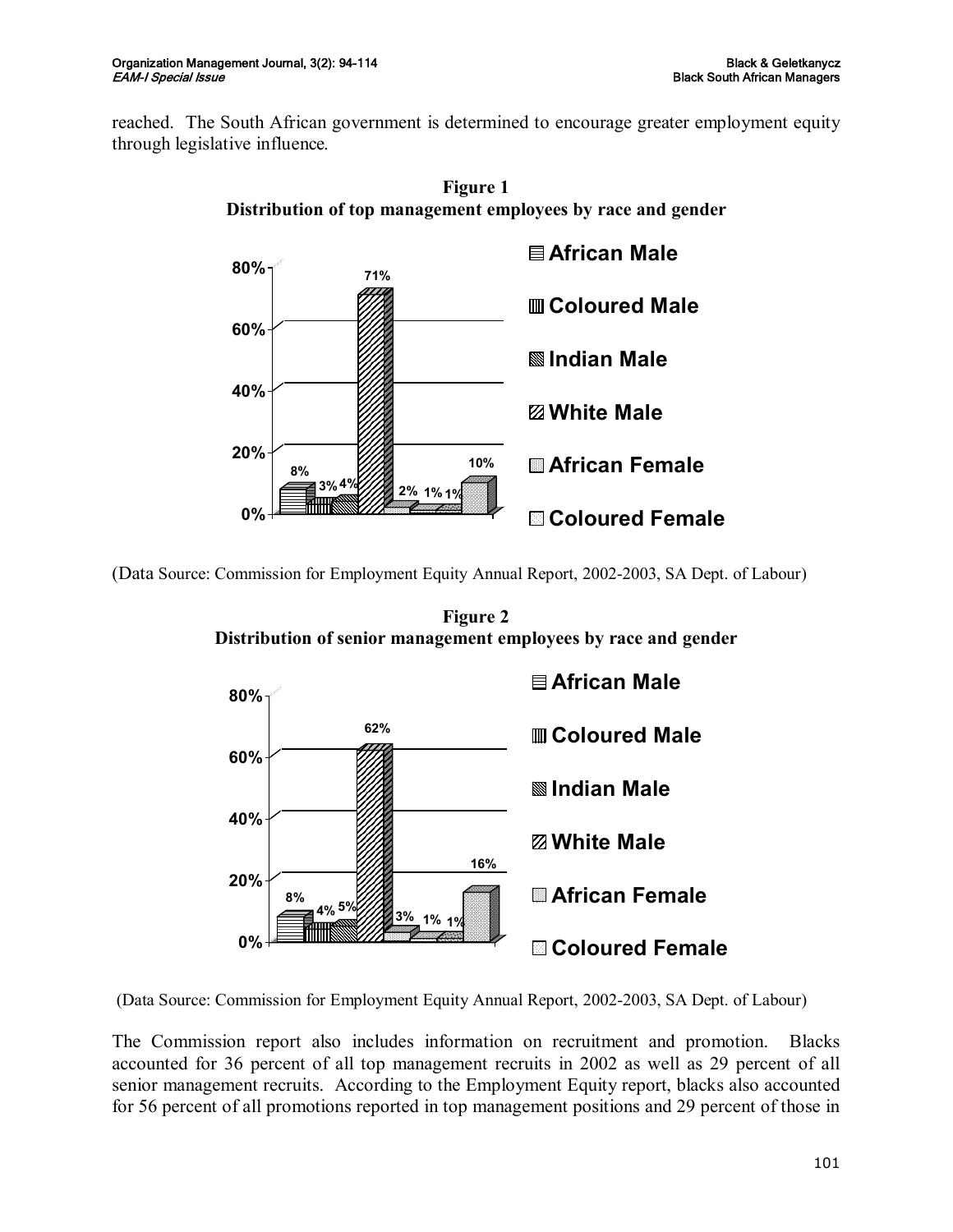senior management positions (South African Department of Labor, 2003). Should these trends persist, it is likely that the gains in black managerial positions exhibited in the 2000-2002 period will continue. In fact, companies in the finance industry, in a charter drawn up by the industry itself, have set 2008 employment equity targets of 25 percent black representation at the executive level and 20-25 percent at the senior level (BBC News, 2003).

Clearly there is a demand for "black" managers. Our position is that, as that demand is met, the interaction of Western and non-Western cultural norms and management practices will become a growing issue in the multicultural context of SA business (Jackson, 1999). From this point on, our usage of the term "black" will apply primarily to the African population in South Africa.

#### **Sources of New Black Managers**

As the demand for qualified black managers increases from whence will they come? A study of SA chief executive officers (known most often in South Africa as managing directors) undertaken in 1985 when apartheid was still the law of the land described the typical managing director (MD) as male, 40-50 years old, with five years or less tenure as MD, relative newcomers to their organization, having held a general management position immediately prior to their current position, and well-educated (van der Merwe & van der Merwe, 1985). Under apartheid, job discrimination was institutionalized by various laws including job reservation clauses in the Industrial Conciliation Act of 1956 (Horwitz, 1996). Blacks and other ethnic minorities were deliberately kept out of management and organizational decision-making structures (Ghosh, 2001). Thus, under apartheid, there was a dearth of available black talent in South Africa. Black South Africans with talent and the economic wherewithal to do so fled the country to find educational and professional opportunities elsewhere. Many qualified native black South Africans had little desire to return home to an oppressive political system.

When BEE was first implemented persons were recruited for managerial positions in South Africa from a number of sources. African-Americans were recruited and encouraged to seek new opportunities in South Africa. The sudden demand for black talent made South Africa attractive to African-Americans who were offered high salaries and living conditions unmatched for most persons of color in the United States. To encourage the managerial development of black South Africans, special programs were established in the United States. Examples of programs intended to prepare black South Africans for leadership roles are New York City's Professional Development Program (PDP) and the South African Management Program (SAMP). PDP established relationships between senior managers at American companies and black mid-to-upper level managers from SA firms who participated in both educational coursework and internships (Jones, 1993). Black South Africans who had left their motherland to receive education and professional experience elsewhere began to return to South Africa after the assumption of power by the ANC. For example, Isaac Shongwe, the head of a Rosebank management consultancy, grew up in the township of Alexandria, and obtained a scholarship to a private school in Johannesburg. Through an exchange program he went to England to finish his schooling, subsequently going on to study business at Oxford University as a Rhodes Scholar. Mr. Shongwe returned to South Africa in 1995, recognizing the tremendous opportunities now available in a transforming economy (Miller, 1999). Recruitment of black managers became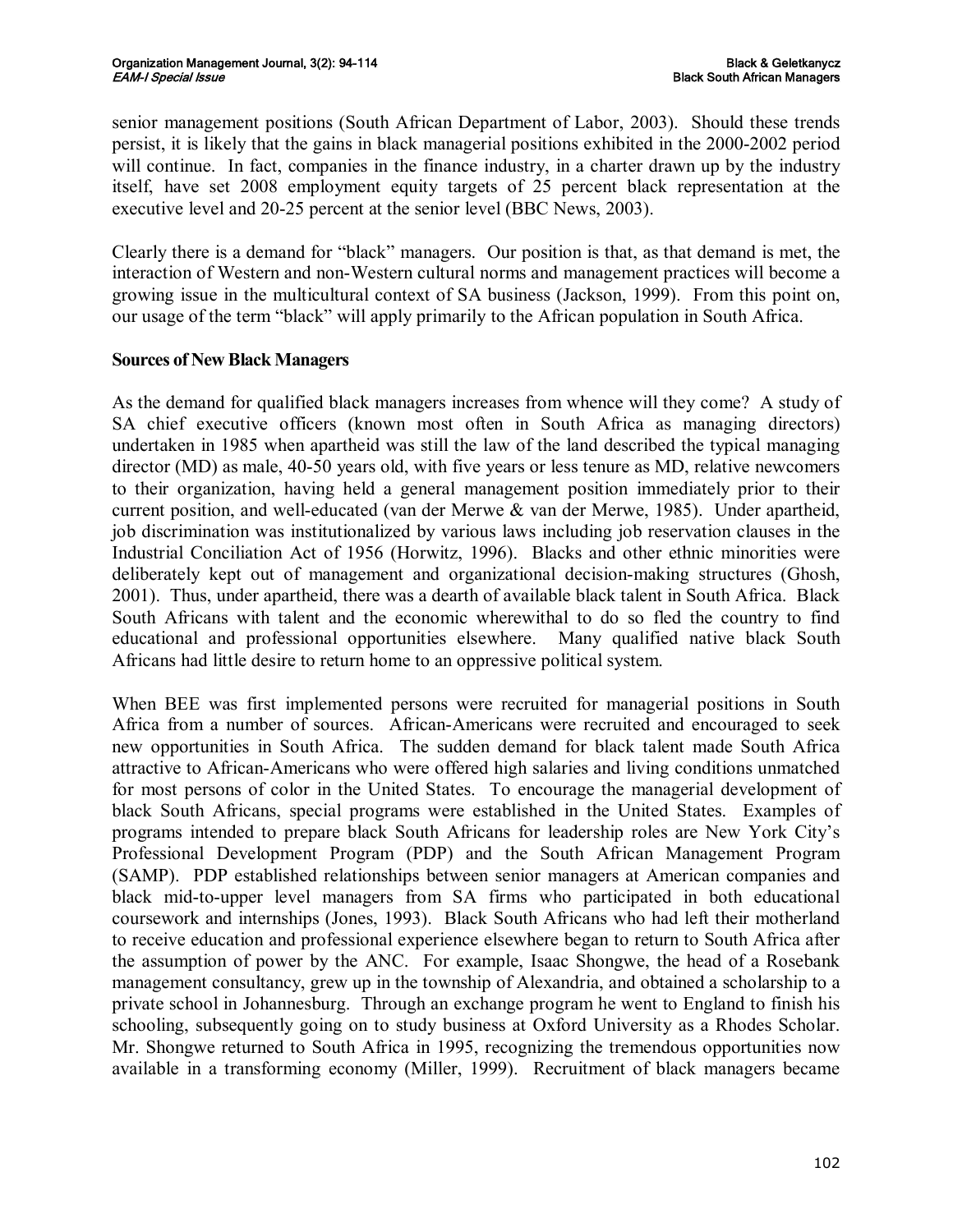fierce. Poaching of staff from other firms and academia continues to be common (BBC News, 2003) with blacks being offered higher and higher salaries to jump to new employers.

Interestingly, research on the social psychological process that accompanies the return to one's country of origin (repatriation) suggests that black Africans who left their country to pursue opportunities elsewhere and subsequently returned to South African when the society opened and black managers were in demand may not have had an easy transition. A new model of cultural repatriation suggests that few individuals are truly cognizant of culture's influence. Cultural sojourners—individuals who have left their home culture in a non-permanent status—often report feelings of "not fitting in" with former colleagues, friends, and family (Sussman, 2000). This would be especially true for black Africans who returned back to South Africa to accept management positions. Their self-identity may be affected since they typically will not live in their former communities when they return. They may find that they are different from their former associates and the adapting behaviors they developed in their host countries tend to be reinforced since, upon return, they associate with other repatriates or with white management colleagues. Thus the homosocialization impact of black management would not be achieved as intended by their hiring firms; the ceremonial impact, however, would be attained.

As a result of governmental pressures, societal expectations, and employee discontent, South African firms have begun to turn with greater intensity to internal development of a new managerial class of black Africans. Skills development was quickly a governmental priority and the Skills Development Acts were passed in 1998 and 1999 requiring employers to initiate development programs designed to produce a more productive workforce. One of the areas of need identified was that of enhancing the skills of black Africans for future managerial positions. In a review of pertinent studies, Jinabhai (2005) describes the results of dissertation research conducted by both MacDonald and Hofmeyer that identified the necessity for management development training for potential black managers to develop managerial skills including the following: job knowledge, oral communication, analytical ability, problem solving, decisionmaking, planning, time management, and control. Jinabhai concludes that training and development must be a priority for all South African organizations if South Africa is to remain globally competitive. As South African firms strive to compete with multinational firms that have access to an ample supply of skilled managers and employees, the global pressures coupled with the domestic pressures for affirmative action and employment equity will lead these firms to seek to develop and retain talented managers from all population groups. No longer can South African firms afford to ignore their numerically largest potential source of managerial talent.

### **Implications of Increased Managerial Diversity**

Four years after the fall of apartheid, a black middle class, estimated to be as much as eight percent of the country's 12 million economically active Africans, was emerging (Contreras & Cose, 1996). However, South Africa's black capitalists in the early '90s have been classified into five different groups (Randall, 1996), each of which represented a distinct element of the South African economy. Political activists were sought by South African corporations for their name recognition and instant credibility. Former Robben Island prisoners who were incarcerated with Nelson Mandela were in demand (Ramoshaba, 1994). Sadly, most of these activists lacked financial or technical training and were primarily figureheads (Randall, 1996). Marketing and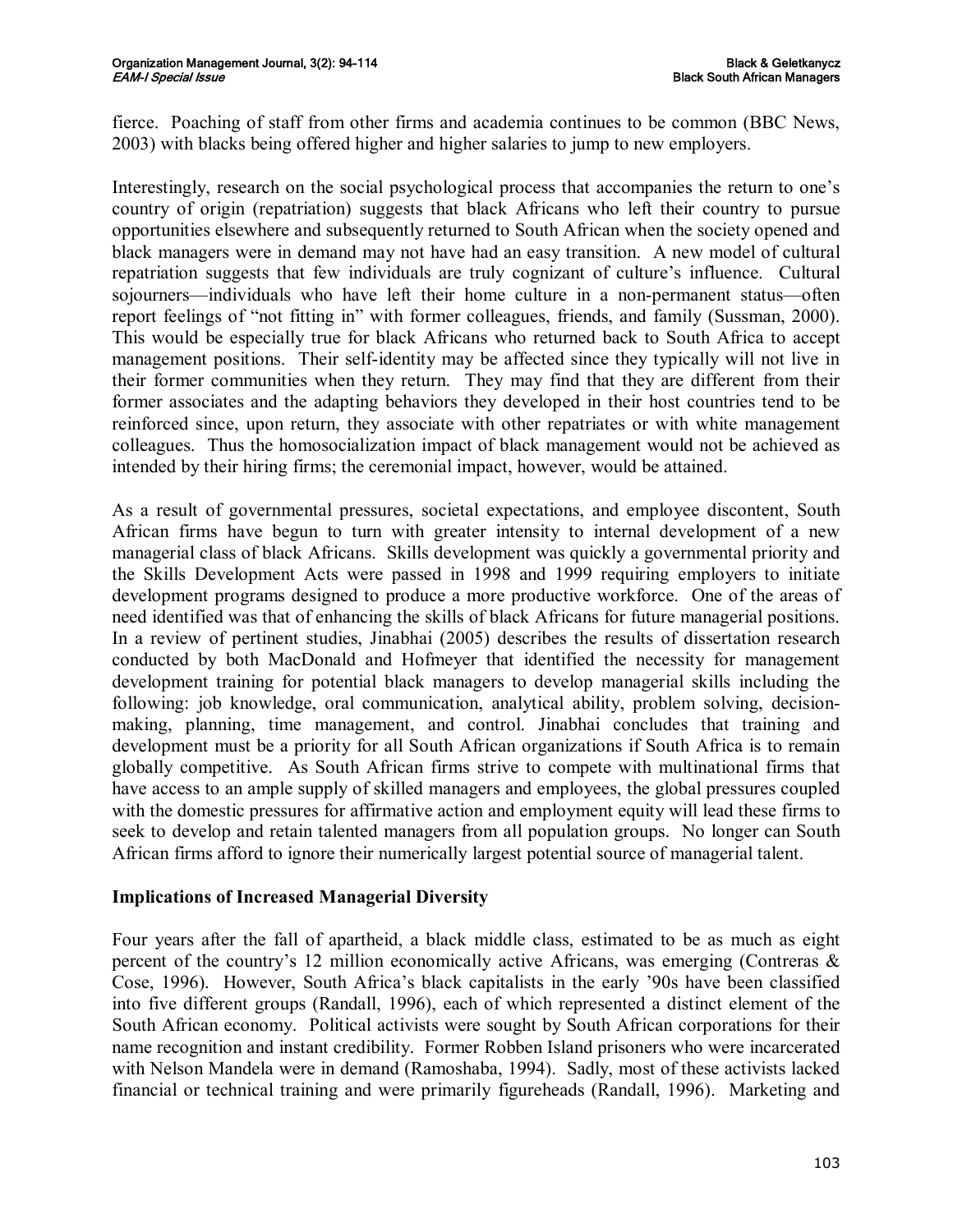management consultants and office-holders of black business organizations formed two additional groups. The latter group brought networks of white businessmen as well as well developed oratory skills, but little corporate management experience; the former established business contacts often resulting in directors' positions on corporate boards but were short on prior significant corporate experience (Randall, 1996). The fourth and fifth groups held the most promise for daily management involvement. The fourth group—returned black African exiles and African-Americans—were recruited for top managerial positions in SA firms in the mid '90s. These men and women had been educated and/or trained in European or American universities and firms, distinguishing them from their Bantu-educated South African contemporaries (Randall, 1996). They had been immersed in Western management practices and cultures. The last group of managers, labeled "corporate sophisticates" by Randall (p. 668), was trained through 'black advancement' and 'equal opportunity' programs offered by South African and multinational firms. However, even those few blacks who had worked their way up in SA firms to managerial positions had been acculturated in the Western ways of business and were usually relegated to mostly nonoperational positions (Randall, 1996).

As affirmative action and organizational transformation increase the need for more black managers, firms have had to engage in more aggressive training and development of black managers. Governmental pressures, among others, encourage the internal development of black managers, rather than the external recruitment that has been so prevalent. Organizations such the Black Management Forum (BMF) have proposed goals and timetables with specific focus on recruitment and promotion (Horwitz, 1996). While the organizational transformation is slower than many desire, there is strong empirical evidence that SA firms recognize the importance of training and development of black managers and are committed to supporting the principles of affirmative action (Jinabhai, 2004).

As the transformation of SA business through the increasing numbers of black managers continues, calls by emergent black managers for an Afrocentric, rather than Eurocentric, organizational culture are gaining support (Horwitz, 1996). It is expected that diversity in the managerial ranks of firms will force an organizational transformation beyond just managerial demographics, a transformation that is far-reaching into the basic culture of SA firms. This transformation towards a blend of Eurocentrism and Afrocentrism will change the face of SA business. We will discuss the current cultural landscape of SA business followed by an examination of the Afrocentric cultural norms that will have to be reckoned with if SA businesses are to continue to prosper.

### **The British Legacy: South African Firms Reflect Anglo Values**

After the defeat of the Boer Republics by the British at the turn of the century, the Union of South Africa, formed from the various British colonies, became a part of the British Commonwealth. Given the abundance of natural resources such as diamonds and gold available in the country, the British eagerly moved to South Africa in search of new business opportunities. In 1961, South Africa left the Commonwealth and became a Republic enabling the Nationalist government to entrench apartheid into policies and laws. Thus the SA economy was controlled by white English-speaking conglomerates (Thomas  $\&$  Bendixen, 2000). As a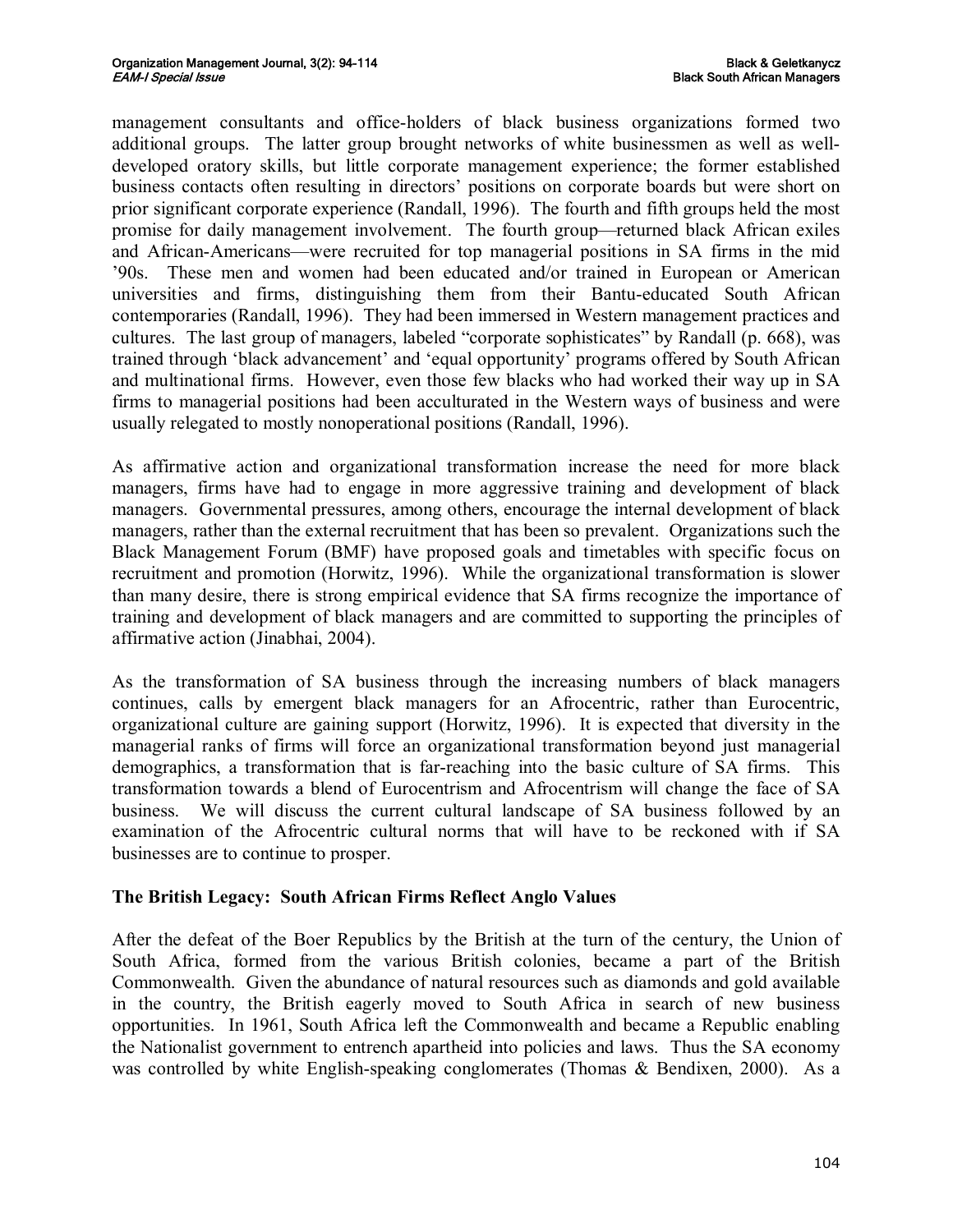result the SA business community reflected the cultural background of the white English and/or Afrikaans speaking population.

One research study specifically examined dimensions of the SA culture as compared to other countries. Based on its economic and social heritage, Gupta, and Hanges (2004) included the white sample of South Africans in the Anglo Cluster comprised also of Australia, Canada, England, Ireland, New Zealand, and the United States while the Black sample was more closely aligned with the Sub-Saharan Africa cluster. In a study of the societal and organizational culture in the Anglo Cluster (as identified in preliminary specifications of the Gupta and Hanges classification), Ashkanasy, Trevor-Roberts, and Earnshaw (2002) characterized this cluster as performance orientated, distinctly maledominated, and highly individualistic. They found that South Africa returned the lowest "As Is" scores in the cluster for humane orientation and uncertainty avoidance (UAI) practices and the highest "Should Be" scores for these dimensions. Additionally South Africa had the highest score for Power Distance (PDI) "As Is" and lowest score for "Should Be." They conclude that these results are consistent with South Africa's history of apartheid and its current struggle to find a societal balance (Ashkanasy et al., 2002). Ashkanasy et al. also conclude that an effective leader in this cluster must embrace a charismatic value-based, team-oriented, and participative leadership style.

### **Values of the African Population in South Africa**

Researching Hofstede's (1980, 1991) cultural dimensions among 586 South African middle managers, Thomas and Bendixen (2000) studied the following ethnic groups: white-English, white-Afrikaans, Asian, Coloured, Black-Xhosa, Black-Zulu, and Black-Sotho. They found similarity among the groups on the dimensions of individualism (IDV), masculinity-femininity, and long-term orientation. They did find, however, some striking between group differences between whites and blacks on the dimensions of PDI and UAI. PDI for whites was very low while blacks scored even lower on that dimension, UAI was considered average for whites while much higher for blacks. In fact, the PDI measure for Black South Africans was the second lowest of all of the 62 countries included in the GLOBE study (Javidan & House, 2001). The researchers noted the similarity of the Dutch, British, and American cultures to that of SA managers, noting management education in South Africa is strongly modeled on British and American systems. In explaining the low PDI score, they note that the idea of low PDI is consistent with the present political climate of participation, consultation, and democracy. Most interesting is their discussion of the high IDV score, especially for the black South Africans. Invoking Senghor's definition of communalism (Senghor, 1965), they posit that the high IDV score is consistent with the African variety of collectivism, i.e. communalism. African communalism, distinct from both collectivism and individualism, is embodied in the notion of the 'extended' family (Shutte, 1993) which includes anyone, not only those related by blood, kinship, or marriage but those conceived of as a family that one joins at birth. Communalism, born of a tribunal heritage that valued cooperative, societal goals for mere existence, is embraced by the dominant black culture. This contrasts significantly with the apartheid-heritage, nonblack South African business culture that is more consistent with the Eurocentric "every man (firm) for himself" mentality.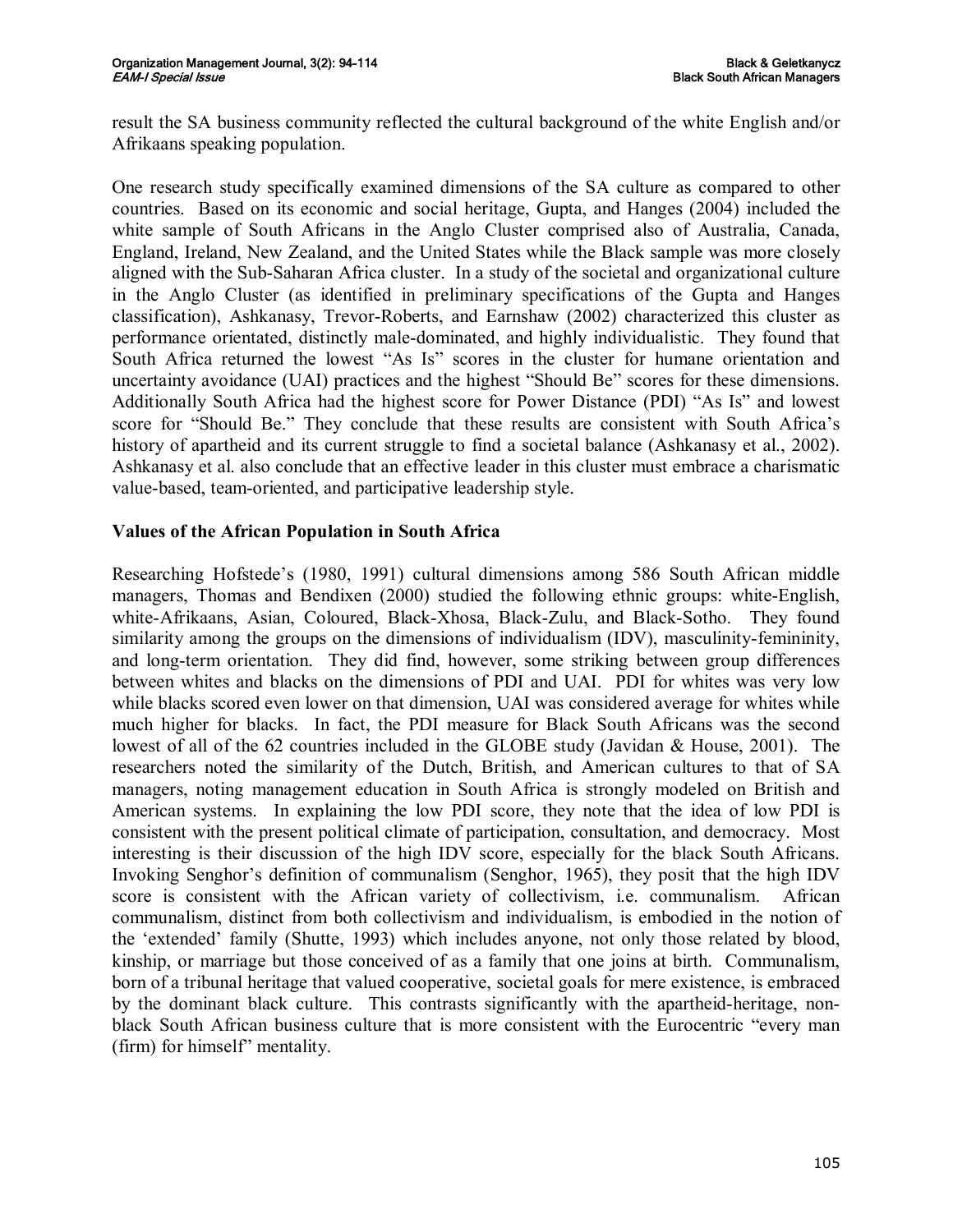In a study of 38 black persons and 229 white respondents, all of whom were attending middle managerial and supervisory training conducted by the Anglo-American Corporation of South Africa, Thomas and Schonken (1998) found that both black and white managers and supervisors subscribed more to the concept of a co-operative world as defined by Lessem (2001) than that of a communal world. The authors acknowledge the limitations of a small sample drawn from a single venue. Equally salient, and not acknowledged, may be the background of those managers. Given the timeframe of the study, many of their respondents may have possessed the Western oriented background described earlier.

It is our contention that, as more black African managers are developed through on-the-job management training programs rather than through the Eurocentric curricula of business schools (including South African business schools whose curricula are modeled to a large extent on the curricula developed in other leading global business schools), the cultural differences predicted by McFarlin, Coster and Mogale-Pretorius (1999) will be more apparent. McFarlin and his colleagues posited that black Africans would be characterized by very high uncertainty avoidance (as opposed to low uncertainty avoidance for Anglos), collectivism (individualism for Anglos and Afrikaners), femininity (masculinity for Anglos and Afrikaners), and short-term orientation (long-term for Anglos and Afrikaners). These differences alone would suggest that a more Afrocentric approach to management might be appropriate. Adding to these differences (or derived from these differences) is the African spirit of ubuntu.

Mzamo Mangaliso, in an article in the *Academy of Management Executive*, described the concept of ubuntu—humaneness that individuals display for one another. Mangaliso (2001) further describes ubuntu as a pervasive spirit of caring and community, harmony and hospitality, respect and responsiveness. Ubuntu is manifested in relationships with others that are reciprocal, an oral tradition of language and communication, decision-making by consensus, a broader concept of time as a healer rather than as a finite commodity, the optimization of productivity through solidarity, social harmony, shared rewards, a respect for age and leadership, and a belief in a creator, uNkulunkulu, the powers of spiritual healing and an afterlife, the mesocosmos, even though over 90 percent of the population is Christian.

As applied to the business environment, salient principles of ubuntu analyzed by Mbigi and Maree (1995) and summarized in a book by Mfuniselwa Bhengu (1996) include the principles of morality, interdependence, the spirit of man, and totality (collective participation by all in the organization). Quoting Mbigi and Maree, Bhengu (1995, p. 36) states that "these four ubuntu principles can simultaneously affect the management issues of coordination, communication, competence, competitiveness, and compassion." Stated differently, the managerial implications of ubuntu include recognition of certain characteristics of African employees such as a propensity for collaboration, a desire for demonstrations of mutual respect, the necessity for oral communication, and an acknowledgement of the importance of the extended family.

What is apparent through empirical research is that the middle management face of South African business is changing (Booysen, 2001). What will be important for the nation of South Africa is how well prepared these managers will be to help their organizations accomplish their missions and how open their organizations will be to take advantage of differing leadership styles that may possibly cause their organizations to reexamine long-held beliefs and processes.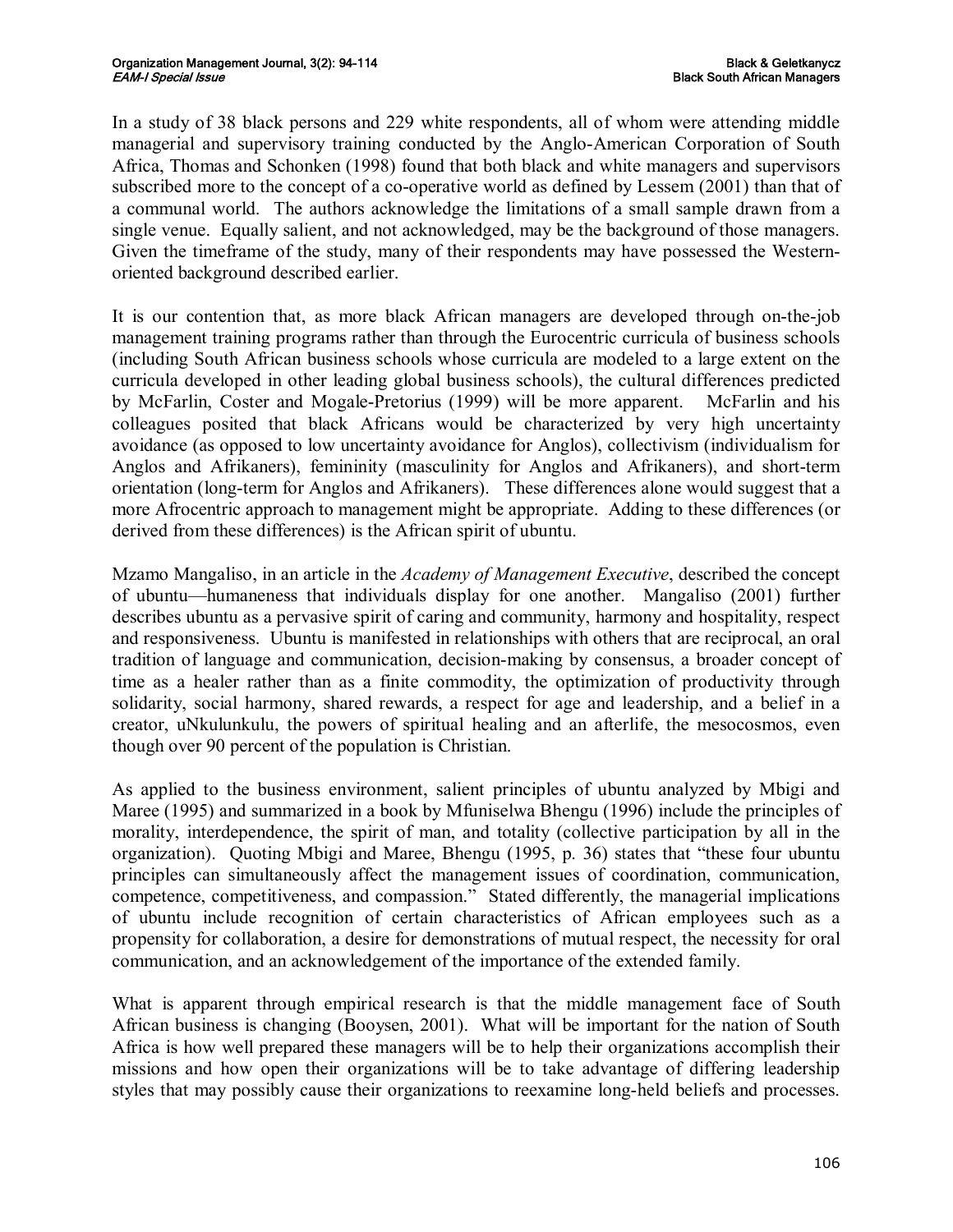And ultimately it will be important for the psyche of the South African people to see advancement of black Africans through the ranks to senior-level managerial positions. It will be evidence of black advancement that will keep the black economic empowerment movement in South Africa forward-looking and help ensure its success.

### **The New Breed Black Manager**

Several studies of mid-level black South African managers suggest that ubuntu values may indeed be part of the psychological and cultural makeup of rising black senior managers. Examples of the new breed are described in a study investigating the social background, upbringing, and educational experience of black managers employed by large firms in Johannesburg (Castle, 1996). In a sample of 46 black managers in affirmative action programs, most of the men described themselves as "township kids," meaning that they grew up in extended families in the ethnically-segregated townships with little contact with the traditional white business community. Their parents were semi-skilled or unskilled laborers. They were the products of under funded, poorly equipped schools. Most importantly, they embodied the concept of ubuntu. Unlike the black managerial core of old, these new managers reflected a different value system that is likely to impact their managerial views and performance. Most of the African managers studied embraced values implicit in ubuntu such as a well established work ethic developed through early childhood work experiences, an appreciation for the value of education, and the importance of living in harmony with others. These managers recognized that they did not achieve success on their own; they acknowledged that without the help of the larger community including extended family, teachers, and friends they would never have escaped the townships. These are the mid-level managers who will assume senior and top management positions in the future. These persons will bring to their managerial role a set of values that are more Afrocentric than Eurocentric.

In another study the performance values of white and black SA mid-level managers were compared (Watkins & Mauer, 1994). The study measured the following variables: work ethic defined as the appreciation of hard work and finding satisfaction in work itself; pursuit of excellence, a belief that one should compete with a standard of performance to the best of one's abilities; status aspiration, a belief that achievement is determined by climbing the social status hierarchy; authoritarianism, the opportunity to give direction to the behavior of others; need for material gain, a pattern in which material rewards are perceived as desired performance outcomes; mastery, a preference for accepting, mastering, and performing challenging work; and competitiveness, the enjoyment of competition with others with the goal of winning. The study found that authoritarianism, competitiveness, and mastery are strong manifestations of the performance value system of the white managers with the pursuit of excellence less significant. Of those measures, for black managers, only mastery appeared to be a significant manifestation of performance values, again with the pursuit of excellence less significant. Black managers displayed a marked absence of values regarding dominance and competitiveness. These findings are consistent with the concept of ubuntu. The black managers, having been raised in the African culture, may see dominance as a suppression of their employees and competitiveness as a less desirable characteristic than cooperation as it was through the cooperation and largess of their entire community that they achieved a measure of success.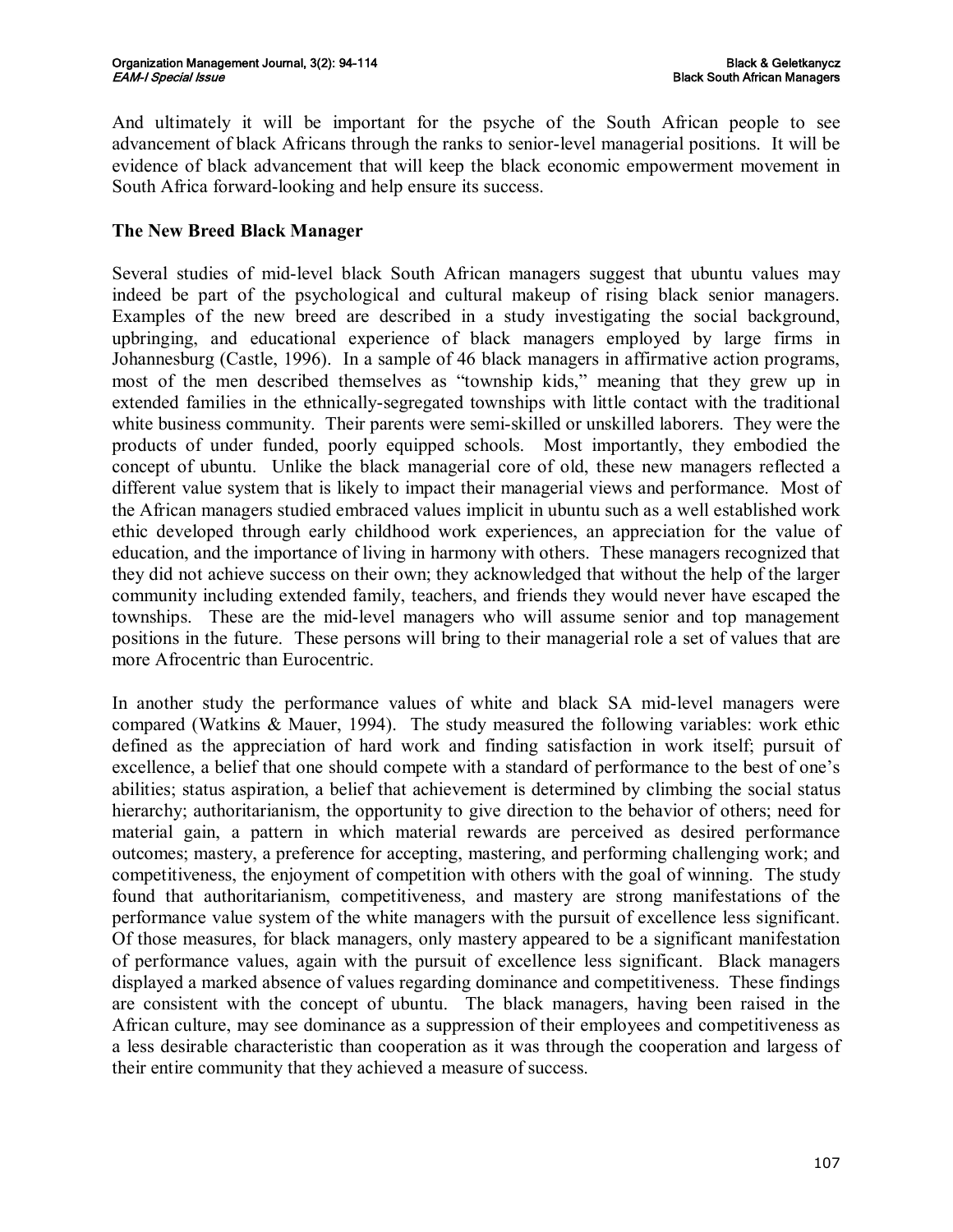#### **Implications for South African Businesses**

As South African businesses seek to diversify their top and senior management teams, either as a response to government mandates or through a realization that diversity in the senior managerial levels of their firms will lead to a better understanding of how to navigate in the changing South African environment, these firms will be populated with the new breed of black SA managers. Even in the late '90s scholars cited successful affirmative action programs in South African firms. For example, Grinkar Construction implemented an affirmative action program with a goal of having 40 percent of all staff positions filled by blacks. To achieve this goal, the firm provided literacy training as well as scholarships for the study of math and science to black students (McFarlin, Coster, & Mogale-Pretorius, 1999).

There are examples of firms that have successfully incorporated ubuntu with positive results. In a notable case South African Airways's management adopted an ubuntu approach featuring decentralized decision-making, an emphasis on customer care, team work, and a sense of belonging by employees. This incorporation of communalism along with clear expectations and rules has resulted in increased employee loyalty and increased profits (Wolmarans, 1995).

As South African firms continue to face a dynamic environment, senior managers are realizing that their staff is an important asset and that competent managers will help increase the productivity of their staff (Denton  $&$  Vloeberghs, 2002). Even though there is empirical evidence that most organizations do not support legislated affirmative action, the same study found that firms that developed a written black management development policy were significantly more committed to the development of black managers (Jinabhai, 2004).

Although there may be corporate resistance to the BBEEA, Jinabhai's research indicates that when management development programs for black Africans are established, it is probable that South Africa will see a significant increase in the number of black mid-level managers. As time passes these midlevel managers will develop the skills and seniority needed to advance to top ranks in their firms. Jinabhai (2005, p. 85) outlines the shortage of highly skilled personnel in South Africa, citing the World Competitiveness Report's ranking of South Africa as last out of 48 countries in human resource development,  $48<sup>th</sup>$  in the availability of skilled labor,  $47<sup>th</sup>$  in the adequacy of the educational system, and  $43<sup>rd</sup>$  in the motivation to retrain. This continued scarcity in South Africa of employees with the requisite skills has forced SA firms to develop their own training programs to elevate black mid-level managers to positions of greater authority. Additionally, governmental pressure will compound the necessity for SA firms to expand their affirmative action efforts and societal pressure from increasingly selfempowered black workers will further persuade firms to expand their development efforts. Lastly, internal pressures to maintain organizational stability, retain talented employees, and enhance managerial authority (Mangaliso, 2001) will encourage firms to help their employees develop the skills necessary for senior-level positions.

While we have posited that the cultural values of the new breed of black African managers will be suffused throughout corporate South Africa as their numbers increase, it is possible that our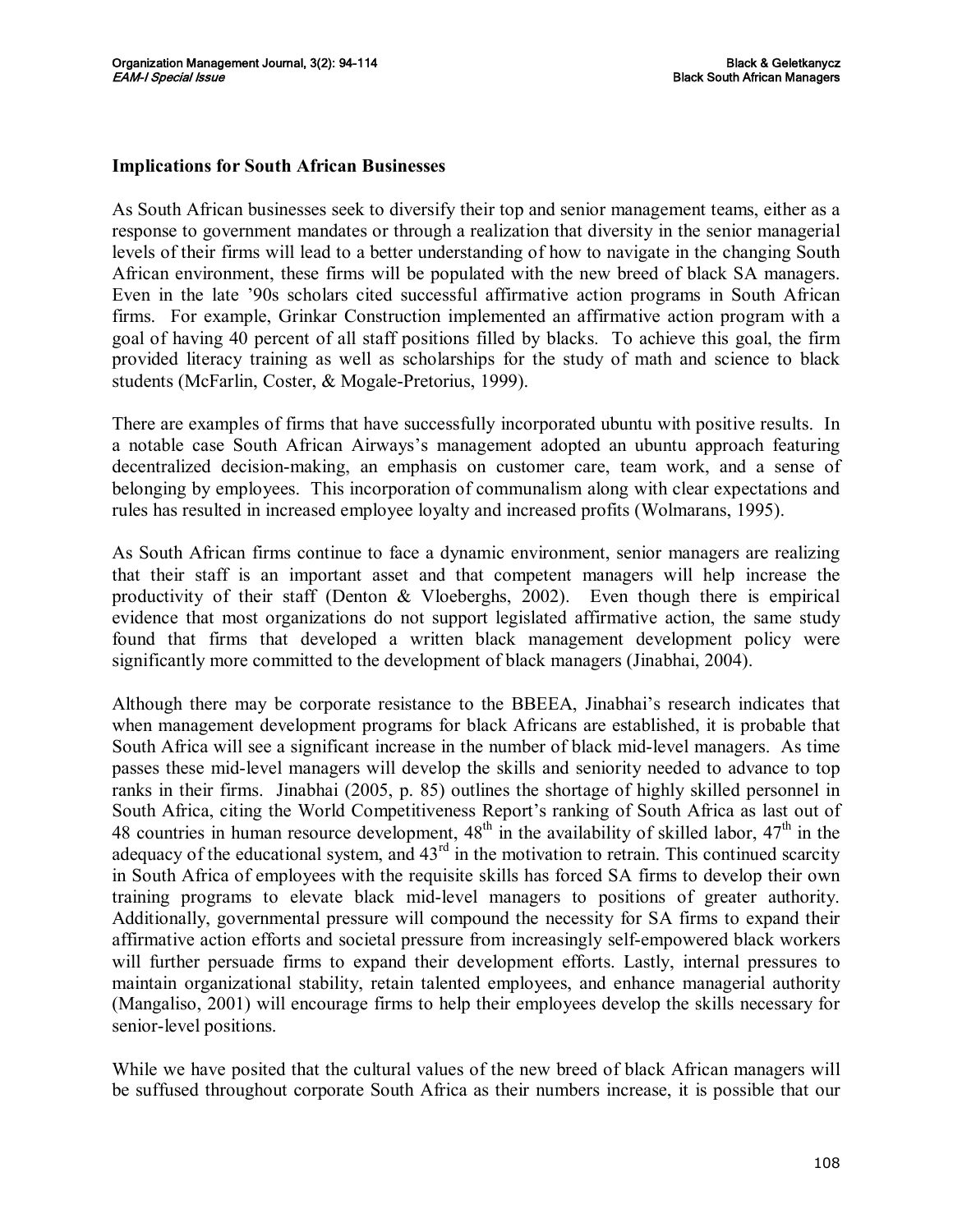proposition may prove to be false. As there are not yet sufficient numbers of the new breed for large sample tests of our proposition, we have looked to another culture for similar trends. The Iranian culture is an Islamic-based culture, shaped by strongly-held attitudes, norms, and values derived from centuries of tradition. Similar to the tradition of black African societies,

the religiously-based values, behaviors, and attitudes of [Iran] are the building blocks of a larger philosophical system, where rights and wrongs have religious interpretations and implications. Islam teaches its followers to be responsible for their actions, as guided by the rights and wrongs derived from the laws of God. (Alavi, Yasin, & Zimmerer, 2004, pp. 111-112)

Also similar to the South African economy, Iran has experienced a series of inflection points including economic restrictions prior to the Iranian Revolution and economic reforms introduced by the more recent administrations. Results of an exploratory study indicate that the values of Iranian business executives are in a state of transition from a religiouslybased orientation towards a more open, flexible, and global market-orientation (Alavi, Yasin, & Zimmerer, 2004). The authors suggest that such a transition will neither be complete, given the traditional nature of the Iranian culture, nor will it be easy.

Given the results of this study, we must entertain the possibility that the new breed of black African managers may have a curvilinear effect on management practices in South Africa. It is likely that these new senior-level recruits will bring with them values developed through their own experiences, values that are likely to be more Afrocentric than prior senior-level black managers as these new recruits will have had significantly less exposure to Eurocentric business practices other than as lower-level employees. Lacking Eurocentric senior-level management experience, the new breed of black manager will depend upon those intrinsic values developed through many generations of African culture, values grounded in the concept of ubuntu. As members of a tight culture who have not been acculturated through sojourn experiences, the new breed of African manager, upon achieving senior-level status, is less likely to engage in authoritarian practices, more likely to be consultative and seek consensus in decision-making, and more likely to seek cooperative agreements among colleagues and competitors. Initially there may be conflict between the Eurocentric culture and the Afrocentric tendencies of the new breed of black senior managers. SA firms will have to assess their own measures of performance, evaluating whether their own Eurocentric values cloud their evaluations of black managers' performance.

We posit that the most successful firms will recognize the value of having managers who understand the value systems of the majority of their employees. In turn, with managerial and employee value systems aligned, employees will be more likely to perceive fairness in corporate procedures, will feel respected and valued by the organization and the manager, and consequently will trust the manager and their long-term relationship with him (Tyler  $\&$  Lind, 1992). As a result, such signs of the manager's munificence and trustworthiness will result in greater employee work motivation (Tyler, 1999). Firms will encourage their black managers to develop the balance between Afrocentric and Eurocentric values that will allow them to be effective conduits between management and employees. They will acknowledge that the talents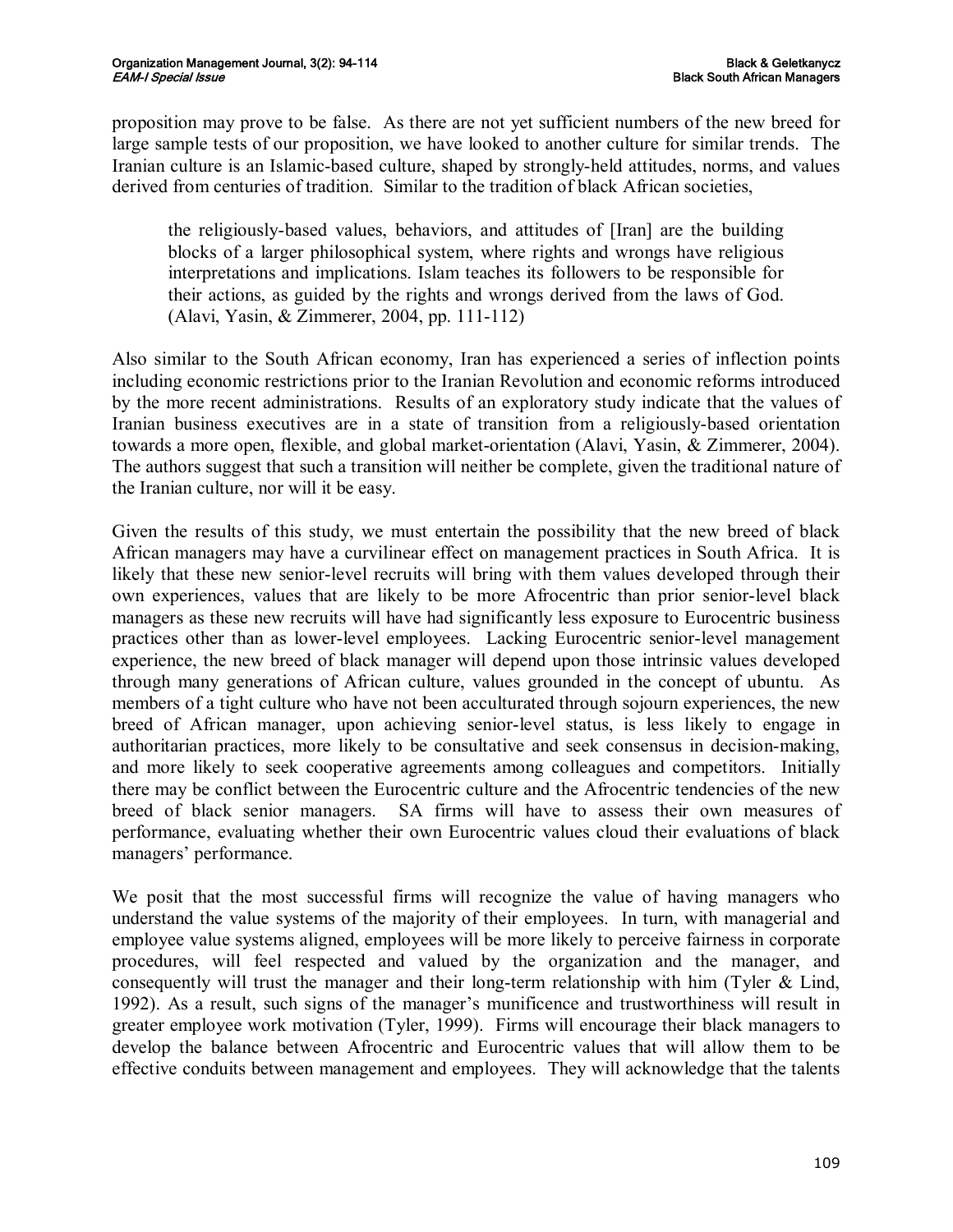of their black managers may manifest themselves in management practices that may be different from but equally as effective as currently accepted practices in the firm.

We further posit that the savvy SA firm will find ways to educate their white managers to appreciate and capitalize on the communal values of the African culture. Thus the embracing of the new breed of managers may ultimately result in a blending of Eurocentric and Afrocentric cultures that will help South African firms become more effectual organizations and even more successful global competitors. An organizational model, the Four Worlds model, proposed by Lessem (2001) encompasses the idea of finding balance among knowledge worlds. In this paper we propose that the most successful firms will do just this. They will incorporate the best from ubuntu (the southern, socialization world) and Eurocentric values (western, pragmatic, action oriented world) to formulate blended management practices that will enable South African firms to compete in a global world. Embracing ubuntu, as a component of the managerial toolbox, will be a blessing for South African firms rather than an impediment. The new breed of managers will precipitate that blessing.

To ensure that South African firms make the managerial transition discussed, policy makers must anticipate potential corporate resistance to change even in the face of the impetus and necessity for change. Even when fully supported by the population, social change is never easy. While change is proceeding in South Africa, policy makers must ensure that the extent of the change is perceived by the black population. Even though black Africans comprise the population group in South Africa with the lowest per capita income and the largest unemployment rates (Treiman, McKeever, & Fodor, 1996), low-status should not be equated with powerlessness (Simon  $\&$ Oakes, 2006, p. 105). The fall of apartheid is proof that members of this low-status group understand that they do indeed have power and that a collective effort can bring about unprecedented change.

Policy makers have thus far done a good job of applying the right balance of pressure on corporate South Africa to encourage firms to participate in BEE without forcing the firms to a stance of intransigent resistance. Global competitive pressure for increased productivity combined with societal demands for equity will require firms to increase their ranks of skilled employees and skilled management. Given the demonstrated differences in cultural values of the black African population group and the values of the white population group that has comprised the traditional skilled industrial workforce, the need for the new breed of black South African senior managers seems inevitable. How well South African businesses manage this transition will contribute to South Africa's ability to become a successful competitor in the global economy (McFarlin, Coster,  $& Mogale-Pretorius, 1999, p. 76$ ). In light of this, a statement by Dadoo, Ghyoot, Lephoko, & Lubbe (2001, p. 130) summarizing the business culture in South Africa seems especially appropriate. They state "Up to now business has been done according to Western styles of management. Presently, even Africans in senior management tend to adopt them. But in the future, South Africa could develop its own style of business due to the meaningful interaction occurring among different people."

As the number of black African managers continues to increase, there will be exciting opportunities for future research. Examples of studies that would be informative are investigations of the effectiveness of differing types of training programs, a systematic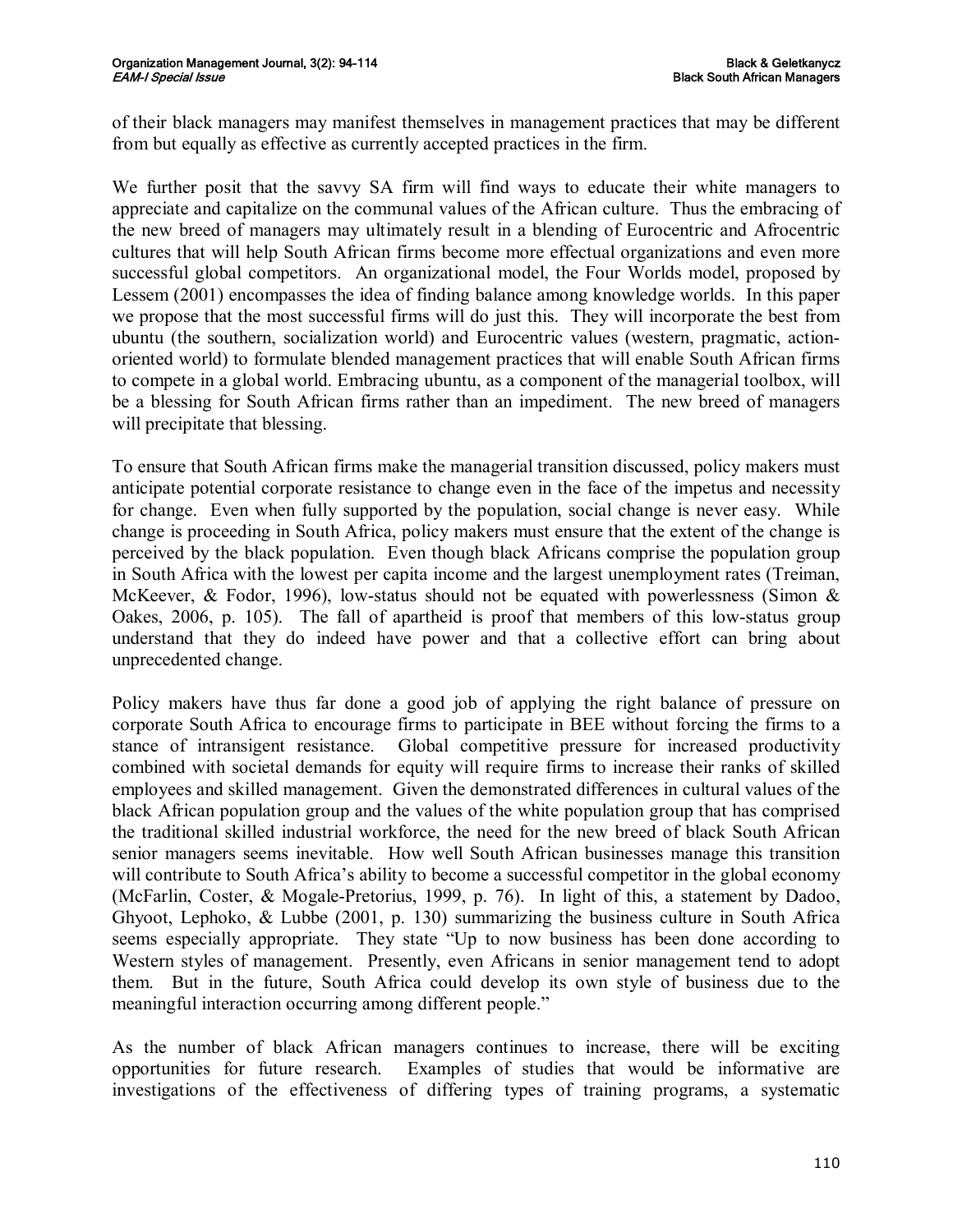examination of the management styles of black Africans who advance through management training programs and those of black Africans who enter management after business school education, and a study of the effectiveness of black African managers as perceived by their black and/or white employees. Longitudinal studies could be undertaken to test our proposition that the new breed of black African managers may have a curvilinear effect on management practices in South Africa. Although entrée to South African firms will be required to implement these studies, the potential value of resulting empirical studies to South African firms should help facilitate this access.

## **REFERENCES**

- Accenture. (1997, March). Restructuring for success: South Africa seeks transition into the information age. *Outlook Magazine*, 12-14.
- African National Congress. (1994). A Realistic Programme for Real Jobs [Electronic Version]. Retrieved October 15, 2004, from <http://www.anc.org.za/ancdocs/pr/1994/pr0311.html>
- Alavi, J., Yasin, M. M., & Zimmerer, T. W. (2004). An empirical investigation of the values of Iranian executives: Traditional versus Global Market-Based Orientations. *International Journal of Management, 21(1), 108-114.*
- Ashkanasy, N., Trevor-Roberts, E., & Earnshaw, L. (2002). The Anglo Cluster: Legacy of the British empire. *Journal of World Business*, 37, 28-39.
- BBC News. (2003). South Africa empowers black finance. Retrieved October 28, 2004, from [http://newsvote.bbc.co.uk/mpapps/pagetools/print/news.bbc.co.uk/2/hi/business3208568.stm](http://newsvote.bbc.co.uk/mpapps/pagetools/print/news.bbc.co.uk/2/hi/business)
- Bhengu, M. J. (1996). *Ubuntu: The essence of democracy.* Cape Town: Novalis Press.
- Booysen, L. (2001). The duality in South African leadership: Afrocentric or Eurocentric. *South*  African Journal of Labour Relations, 25(3-4), 36-64.
- Bratton, M. (1998). After Mandela's miracle in South Africa. *Current History*, 214219.
- Cargill, J. (1999). Empowerment 1999—A Moving Experience. *BusinessMap*. Retrieved on September 3, 1999, from <http://www.bmap.co.za/showCaseStudy.asp?artId=315>
- Cargill, J., Brown, A., & Segal, S. (1996, July 4). Black economic empowerment: Fact or fiction. Johannesburg: *BusinessMap*. Retrieved on September 15, 1999, from [www.bmap.co.za](http://www.bmap.co.za/)
- Castle, J. (1996). Strategies against oppression: Case study of the background, upbringing and education of black managers in affirmative action programmes in South Africa. *British Journal of Sociology of Education, 17(4), 389-413.*
- Clarke, E. (2005). Up from the underground. *Supply Management*, 10(16), 26-27.
- Contreras, J., & Cose, E. (1996, May 13). The blacks in the gray flannel suits. *Newsweek, 127,* 4041.
- Dadoo, Y., Ghyoot, V., Lephoko, D., & Lubbe, G. (2001). *Multicultural sensitivity for managers*. South Africa: Tsebanang Group.
- Denton, M., & Vloeberghs, D. (2002). Leadership challenges for organizations in the New South Africa. *Leadership & Organization Development Journal, 24*(2), 8495.
- Dupper, O. (2005). Remedying the past or reshaping the future? Justifying race-based affirmative action in South Africa and the United States. *The International Journal of Comparative Labour Law and Industrial Relations, 21(1), 89-130.*

Fernandez, J. P. (1975). *Black Managers in White Corporations*. New York: John Wiley & Sons.

Gerber, P. D., Nel, R. S., & Van Dyke, P. S. (1995). *Human Resource Management* (3rd ed.). Pretoria: Southern Book Publishers.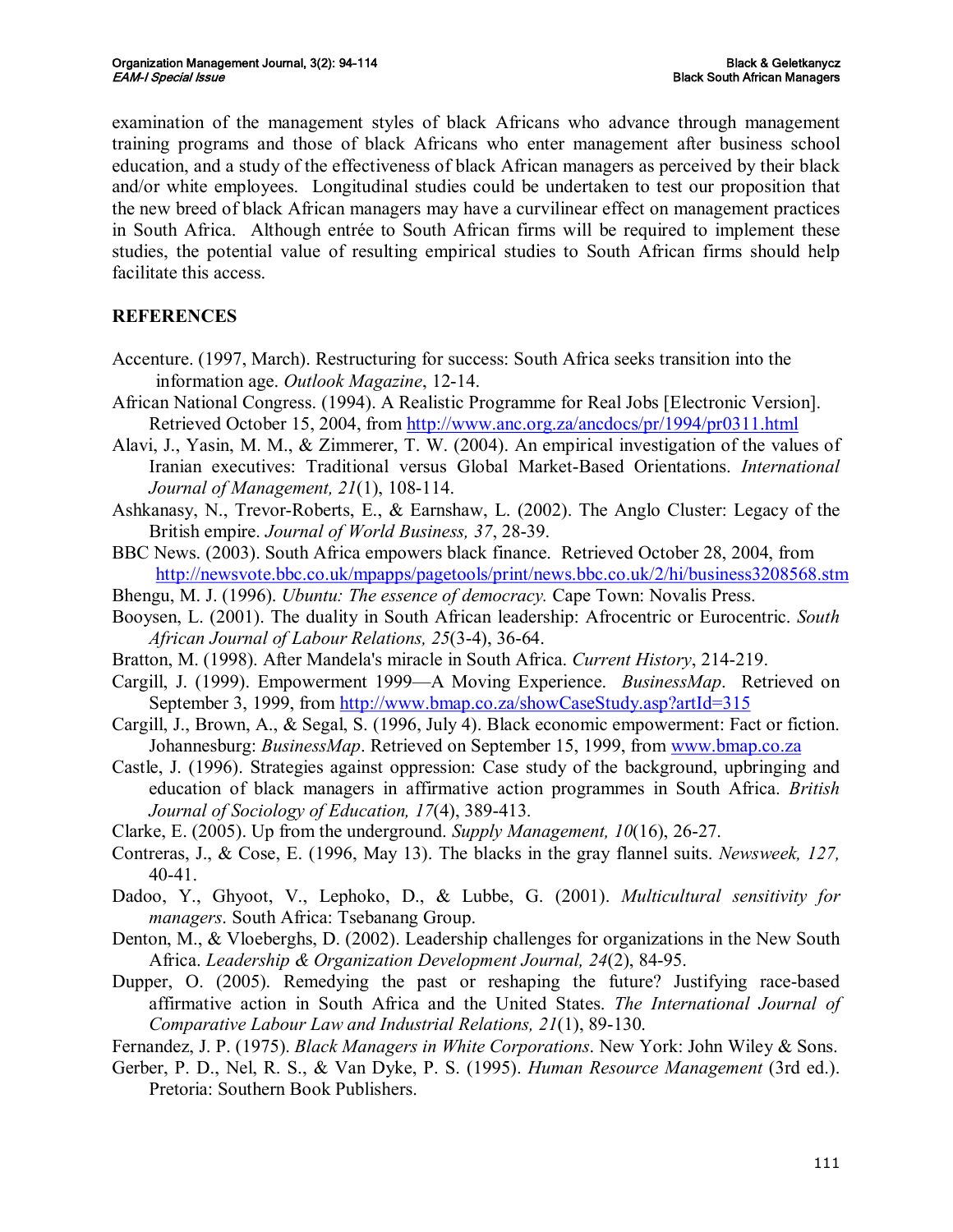- Ghosh, S. (2001). Ethnic diversity and managerial effectiveness in South Africa. *Academy of Management Executive, 15(3), 136-137.*
- Gray, K., & Karp, R. (1993). An experiment in exporting U.S. values abroad: The Sullivan Principles and South Africa. *The International Journal of Sociology and Social Policy,*  $13(7)$ , 1-14.
- Gupta, V., & Hanges, P. J., (2004). Regional and climate clustering of societal cultures. In R. M. House, P. J. Hanges, M. Javidan, P. W. Dorfman, & V. Gupta (Eds.), *Cultures, leadership, and organizations: The GLOBE study of 62 societies* (pp. 178-218). Thousand Oaks, CA: Sage Publications.
- Haddock, F. (1999). South Africa: Black chips in the red. *Global Finance, 13*(12), 3941.
- Hamilton, R. (2003). Is black economic empowerment working? BBC News. Retrieved October 28, 2004, from

<http://newsvote.bbc.co.uk/mpappspagetools/print/news.bbc.couk/2/hi/business/3262123.stm>

- Harari, O., & Beaty, D. T. (1989). *Lessons from South Africa: A new perspective on public policy and productivity*. New York: Harper & Row.
- Hofstede, G. H. (1980). *Culture's Consequences: International Differences in Workrelated Values.* Beverly Hills: Sage Publications.
- Hofstede, G. H. (1991). *Cultures and Organizations: Software of the Mind.* New York: McGraw Hill.
- Holzer, H. J., & Neumark, D. (2000). What does affirmative action do? *Industrial & Labor Relations Review, 53(2), 24-271.*
- Horwitz, F. M. (1996). Executive development: facing the new realities. *Journal of European Industrial Training, 20(4), 11-17.*
- Jackson, T. (1999). Managing change in South Africa: Developing people and organizations. *The International Journal of Human Resource Management, 10(2), 306-326.*
- Javidan, M., & House, R. J. (2001). Cultural acumen for the global manager: Lessons from Project GLOBE. *Organizational Dynamics*, 29(4), 289-305.
- Jinabhai, D. C. (2004). Empirical findings on the impact of affirmative action on the training and development of Black managers for corporate organizations in South Africa. *Public Personnel Management, 33(1), 121-135.*
- Jinabhai, D. C. (2005). New challenges for South African development and training—linkages to empirical research. *Public Personnel Management*, 34(1), 85-101.
- Jones, J. (1993, May). Managers train for new S. Africa. *Black Enterprise, 23,* 24.
- Kamm, T. (1994, March 3). Blacks enter South African boardrooms—Nation strives for economic and political democracy*. Wall Street Journal* (Eastern Edition), p. A1.
- Lessem, R. (2001). Managing in four worlds: Culture, strategy and transformation. *Long Range Planning,* 34(1), 9-32.
- Luthans, F., Van Wyk, R., & Walumbwa, F. O. (2004). Recognition and development of hope for South African organizational leaders. *The Leadership & Organization Development Journal,* 25(6), 512-527.
- Mandela, N. (1995). *Speech on Education*. Retrieved May 25, 2006, from <http://www.anc.org.za/ancdocs/speeches/1995/sp0000.html>
- Mangaliso, M. P. (2001). Building competitive advantage from ubuntu: Management lessons from South Africa. *Academy of Management Executive, 15(3), 23-33.*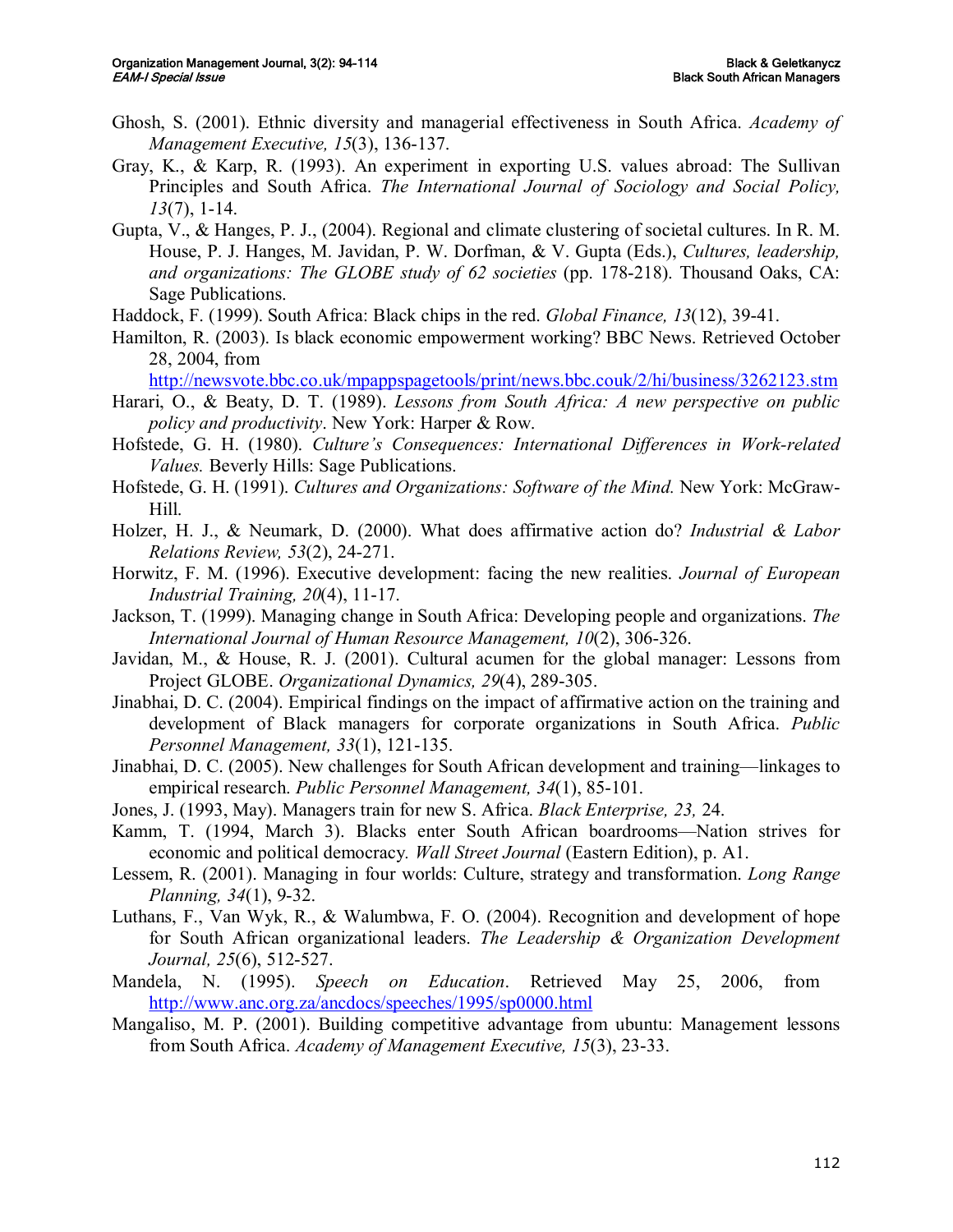- McFarlin, D. B., Coster, E. A., & Mogale-Pretorius, C. (1999). South African management development in the twenty-first century: Moving toward an Africanized model. *Journal of Management,* 18(1), 63-78.
- Mbigi, L., & Maree, J. (1995) *Ubuntu—the Spirit of African Transformation Management.* Randburg: Knowledge Resources.
- Miller, H. (1999, May/June). Beyond the board. *World Link*, 3234.
- Parliament of the Republic of South Africa. (2003). *Broad-Based Black Economic Empowerment Act, 2003*. Retrieved October 10, 2004, [from http://www.info.gov.za/gazette/acts/2003/a53](http://www.info.gov.za/gazette/acts/2003/a53-03.pdf) 03.pdf
- Ramoshaba, W. (Ed.). (1994). *Portfolio of Black Business in Southern Africa: 1994*. Johannesburg, SA: WR Publications.
- Randall, D. J. (1996). Prospects for the development of a black business class in South Africa. *The Journal of Modern African Studies, 34(4), 661-686.*
- Regents of the University of California v. Bakke. (1978). (Vol. 438 U.S. 265): U.S. Supreme Court.
- Segal, S. (1997). Listed companies: Growth in numbers and influence. *BusinessMap.* Retrieved December 14, 1998, from http://www.businessmap.co.za/be/swa-ijside/97nov-03.htm
- Senghor, L. (1965). *On African Socialism*. New York: Stanford.
- Shutte, A. (1993). *Philosophy for Africa*. Cape Town: UCT Press.
- Simon, B., & Oakes, P. (2006). Beyond dependence: An identity approach to social power and domination. *Human Relations, 59*(1), 105139.
- Sithole, M. M. (2001). *The impact of demographic heterogeneity on the national culture of the Republic of South Africa.* (Unpublished Dissertation, Nova Southeastern University).
- South African Department of Labour. (2003). Commission for Employment Equity Annual Report, 2002-2003. Retrieved September 30, 2004, from http://www.labour.gov.za/download/8521/Annual%20Report%20-%20Commission%20for%20Employment%20Equity%202002-2003.pdf
- South African Federation of Civil Engineering Contractors. (2004). Cover notes on scorecard [Electronic Version]. Retrieved October 17, 2004, from <http://www.safcec.org.za/scorecard.htm>
- Statistics South Africa. *Census 2001: Primary Tables South Africa: Census '96 and 2001 Compared.* [Electronic Version]. Retrieved September 15, 2004, from <http://www.statssa.gov.za/census01/html/RSAPrimary.pdf>
- Sussman, N. M. (2000). The dynamic nature of cultural identity throughout cultural transitions: Why home is not so sweet. *Personality and Social Psychology Review, 4*(4), 355-373.
- Templar, A., Beaty, D., & Hofmeyr, K. (1992). The challenge of management development in South Africa: So little time and so much to do. *Journal of Management Development,*  $11(2)$ , 32-41.
- Thomas, A., & Bendixen, M. (2000). The management implications of ethnicity in South Africa. *Journal of International Business Studies, 31(3), 507-519.*
- Thomas, A., & Schonken, J. S. (1998). Culture-specific management and the African management movement—Verifying the premises. *South African Journal of Business Management, 29(2), 67-78.*
- Thomas, A., & Turpin, M. (2002). Management values at the Southern Sun Group. *South African Journal of Business Management,* 33(2), 21-29.